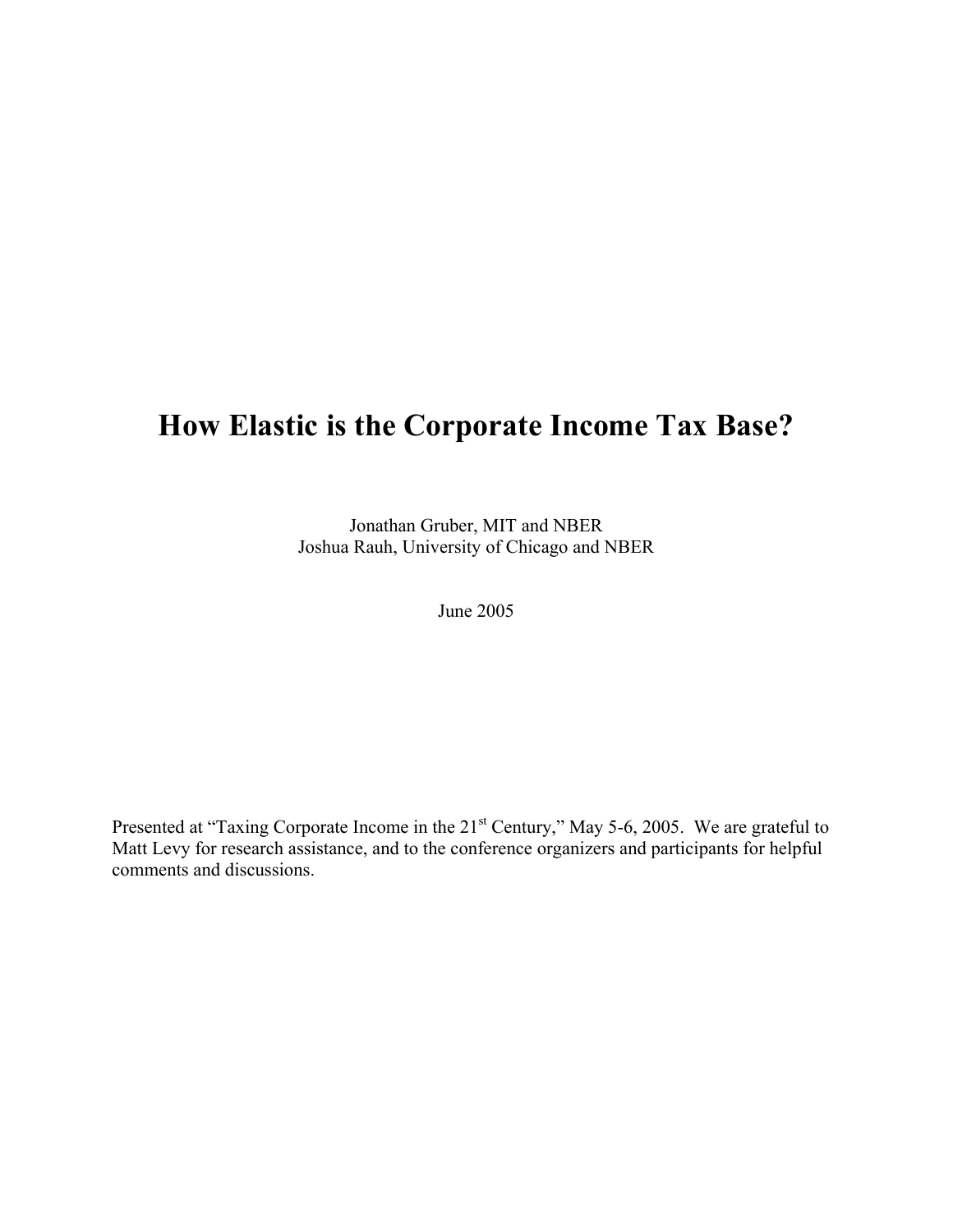The federal government of the United States primarily finances its expenditures from income taxation, at both the individual and corporate level. Traditionally, corporate income taxation was about half as large as individual income taxation as a source of federal revenue; today, the ratio of corporate tax revenues to individual tax revenues is only about 15%. Nevertheless, a large economics literature continues to consider the corporate tax as a primary determinant of corporate behavior in the U.S. Numerous articles have addressed the impact of the corporate tax on corporate investment and financing.

 Oddly, this literature has not addressed directly the question of how sensitive the base of corporate income taxation is to the corporate tax rate. Past literature has addressed pieces of this question, but there is no clear estimate that emerges from past work. As emphasized by Saez (2004), what determines the ultimate efficiency of a tax system, absent external effects of taxation, is the elasticity of the base of taxable income with respect to the tax rate. Indeed, a large literature has arisen in public economics devoted to estimating this elasticity with respect to the individual income tax system. Yet there is no comparable work on corporate taxation.

 In this paper, we estimate the impact of the corporate tax rate on the level of corporate taxable income. An obvious difficulty with such an exercise is that the tax rate itself is determined by the level of taxable income. Thus, a regression of taxable income on tax rates will suffer from potential reverse causality.

 We address this problem by following the approach applied by Gruber and Saez (2002) to the analysis of the impact of the tax rate on the individual income tax base. In particular, we model the effective tax rates faced by firms in one period, and the effective tax rate that would be faced by firms *with that same income* in the next period. The difference between these two is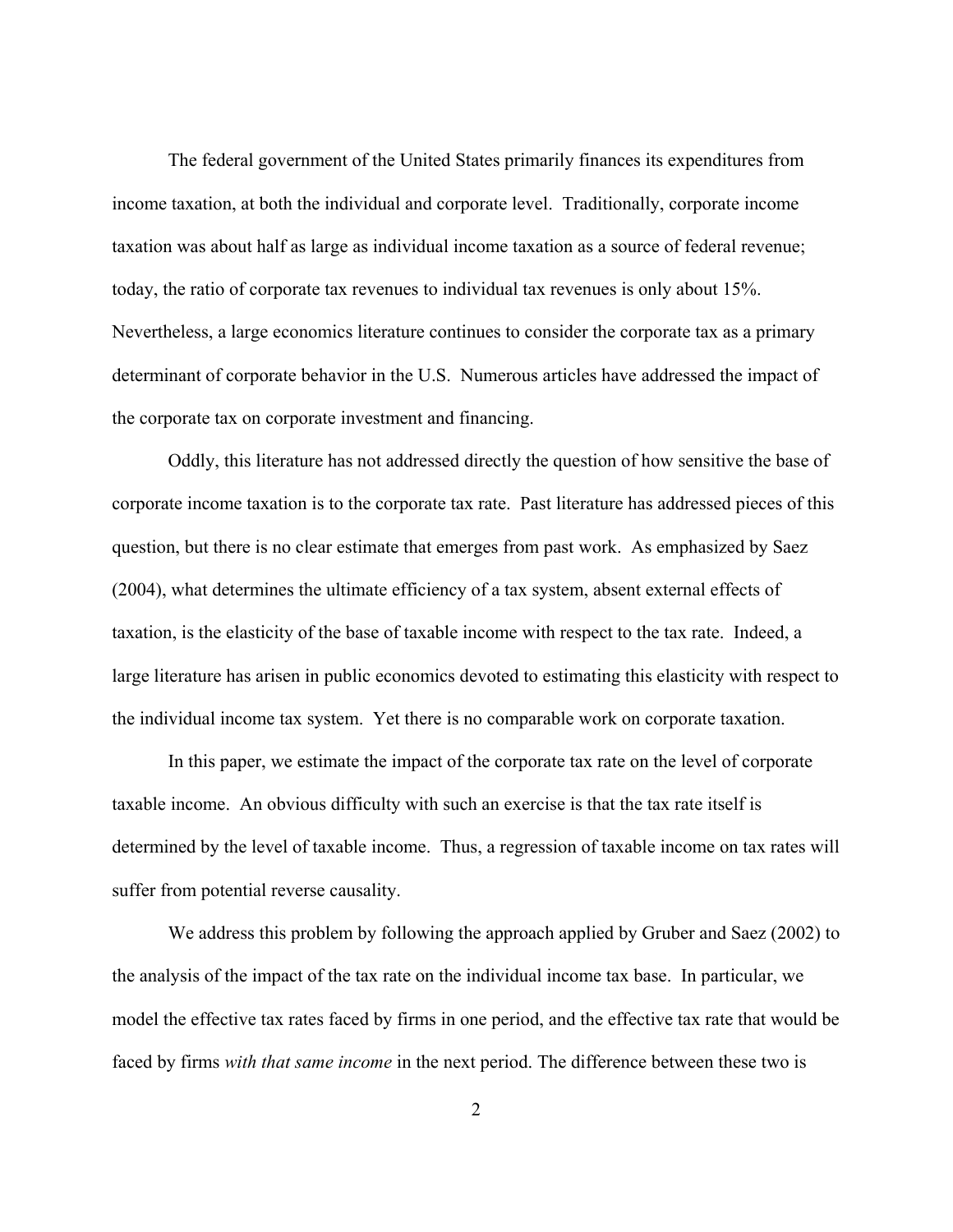exogenous to the firm's behavior. This forms a natural instrument for a regression of the change in taxable income as a function of the change in effective tax rates.

 We carry out this exercise using data from Compustat. This provides longitudinal data on the universe of publicly-traded firms in the U.S., allowing us to model the change in taxable income as a function of the change in tax rates. These data have the weakness, however, of being accounting-based rather than tax-based. They also lack information on a host of tax credits used by corporations, and consist only of publicly traded firms. In future work, we therefore plan to extend this analysis to incorporate tax data from IRS industry-level files.

 We find strong evidence that the corporate tax base is elastic with respect to the marginal effective tax rate. Our central estimate is that the elasticity of the corporate tax base with respect to the rate is –0.2. This is a fairly small elasticity relative to those found for individual income taxation. Absent external effects, this suggests that the inefficiency of corporate taxation may be lower than that of individual income taxation.

 Our paper proceeds as follows. In Part I, we review the relevant literature on corporate and individual income taxation. In Part II, we describe our data and the construction of our key measures. Part III discusses our regression approach. Part IV presents our results, and Part V concludes.

#### **Part I: Literature Review**

## *Corporate Taxation and Corporate Tax Revenues*

 As noted above, there is no work of which we are aware that directly assesses how changes in the effective corporate tax rate affects the size of the corporate tax base. There is,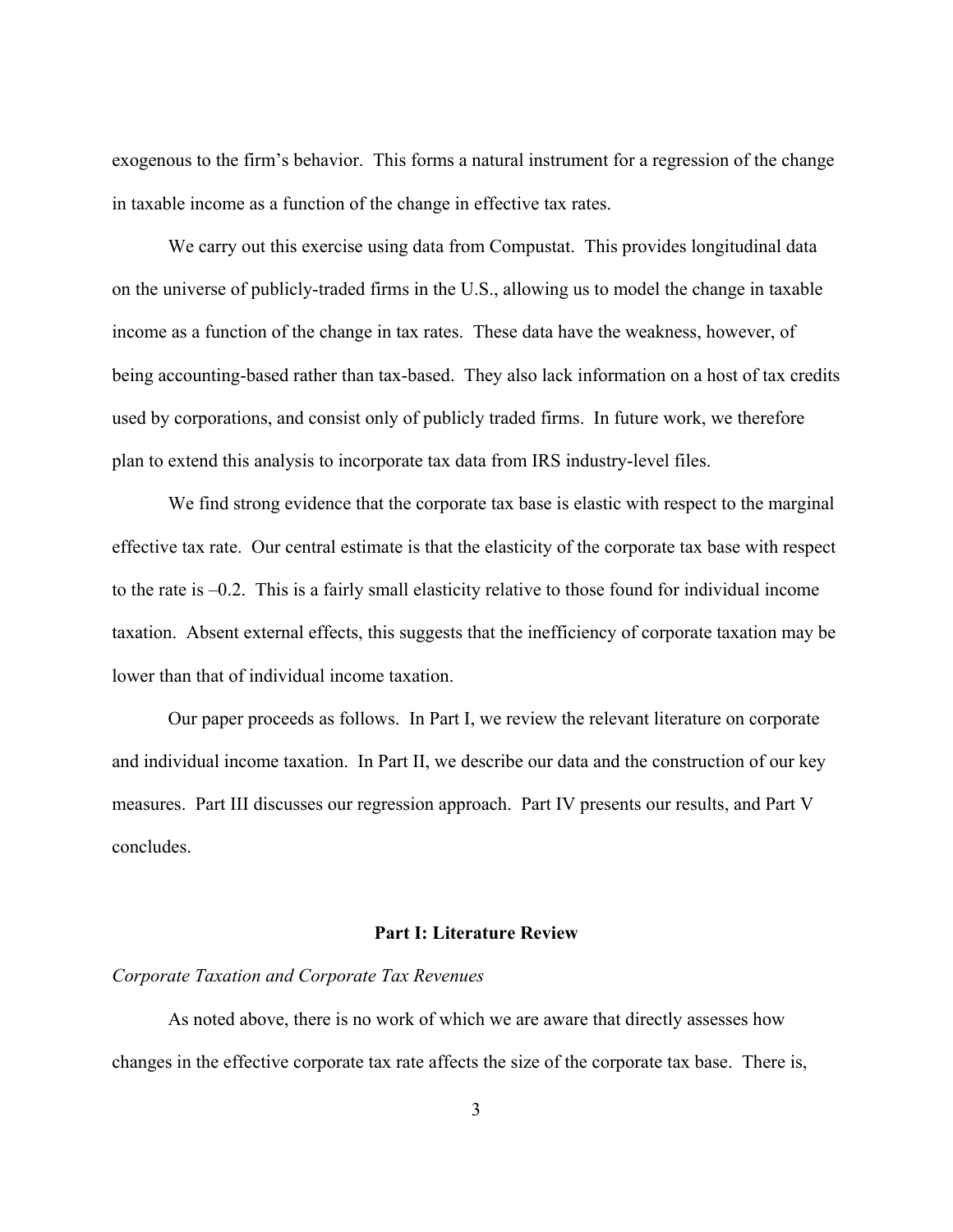however, a huge body of work that speaks to aspects of this relationship. In this section, we provide a brief review of those literatures.

A large number of studies assess the impact of corporate taxation and the user cost of capital on investment decisions. This literature is obviously relevant because if a higher tax rate leads to less investment, it may lead to lower corporate tax revenues in the long-run. The conclusions of this literature are varied. Goolsbee (1998a) finds that most of the benefit of tax incentives go to capital suppliers through higher prices, explaining traditionally small investment elasticities. Auerbach and Hassett (1992) estimate an elasticity of equipment investment with respect to the user cost of capital of approximately –0.25, whereas the results of Cummins, Hassett and Hubbard (1994, 1996) and Caballero, Engel and Haltiwanger (1995) imply elasticities of –0.5 to –1. Recent attention has also been paid to the bonus depreciation rules of 2002 and 2003, with the literature finding generally modest effects (see Goolsbee and Desai (2004) and House and Shapiro (2004)).

 There is also a large number of studies which assess the impact of corporate taxation on corporate financing decisions. Once again, this literature is relevant because if higher tax rates cause firms to shift to forms of financing which are tax favored, it will lower the firm's tax burden. In the equilibrium of Miller (1977), taxes are irrelevant to the form of finance for all but the marginal firm. Empirical studies have found mixed evidence of tax effects on financial policy. Mackie-Mason (1991) demonstrates an effect of tax loss carryforwards on the marginal financing decision, but Graham (2000) suggests that substantial tax benefits are left unused and that from a tax perspective, debt policy is pervasively conservative.

A number of studies have also investigated the impact of corporate taxation on the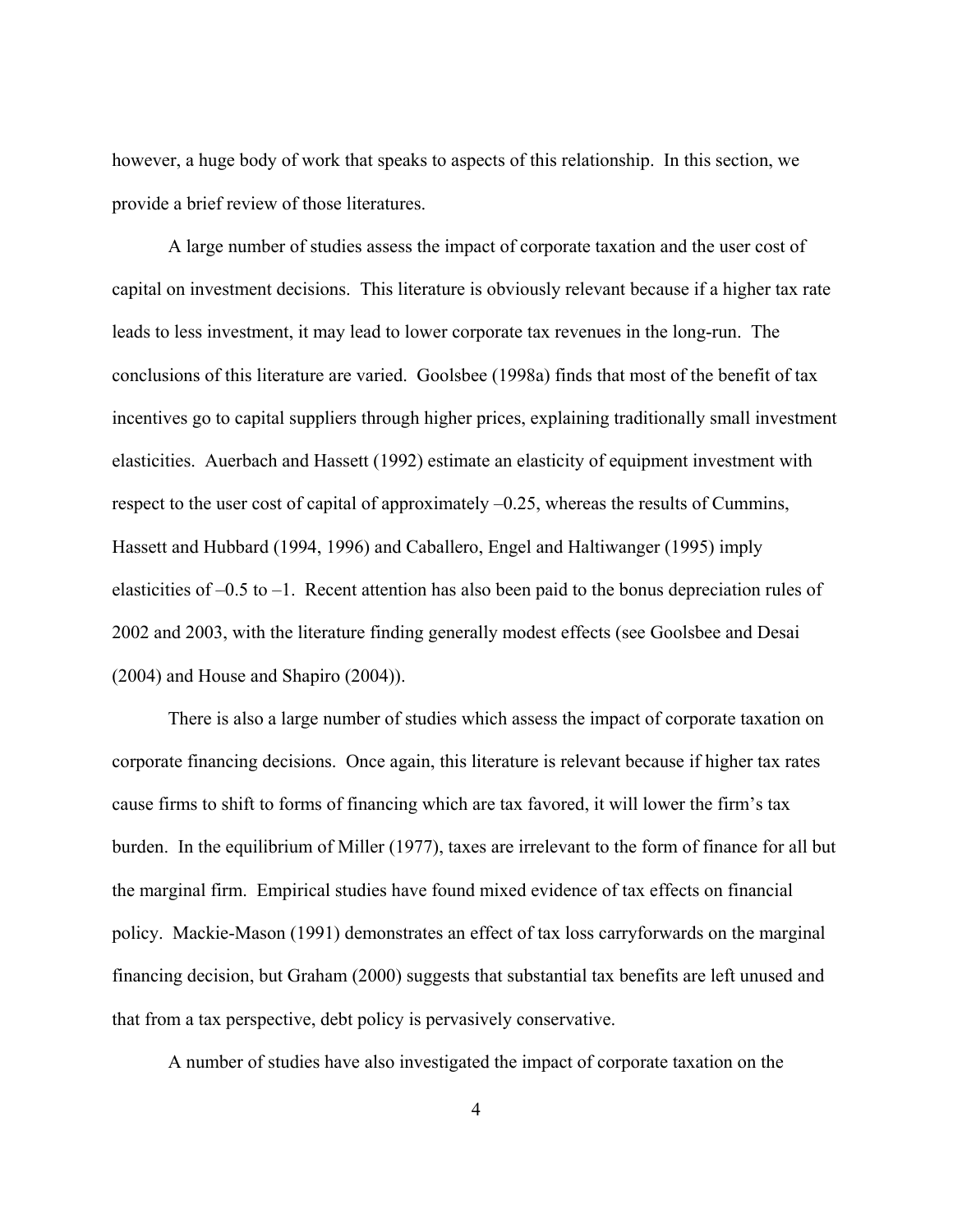incorporation choice and the choice of corporate form. Economic activity which is not incorporated is taxed at individual income tax rates. Incorporated firms may organize in a variety of forms, some of which (such as S corporations) avoid the corporate entity-level tax, whereas others (such as C corporations) must pay corporate tax on corporate earnings.

If incorporated entities cannot escape the corporate tax, then as the corporate tax rate rises relative to the individual tax rate it may cause economic activity to be shifted from the corporate to the non-corporate sector. This organizational form response margin has been modeled by Gravelle and Kotlikoff (1989), who show that excess burdens can be quite large if less efficient noncorporate production is substituting for more efficient corporate production. Goolsbee (1998b) and Gordon and Mackie-Mason (1994, 1997) find relatively small elasticities of substitution between the corporate and non-corporate sector. Goolsbee (2004), however, finds much larger responses of organizational form to tax rates using cross-sectional data — an increase in the corporate tax rate by 10 percentage points reduces the corporate share of firms in a state by 0.25, and his results suggests that organizational form is in fact a more important adjustment margin than the firm's operations.

Incorporated firms may respond to tax policy by electing to organize as S corporations rather than C corporations. Plesko (1994) found that firms were more likely to organize as Scorporations after TRA86, and Carroll and Joulfaian (1997) estimate a tax elasticity of 0.2 for the probability of a firm electing to be an S-corporation. Firms that are publicly traded are required to have C corporation status, placing an effective limit on this response margin.

# *The Elasticity of Individual Taxable Income*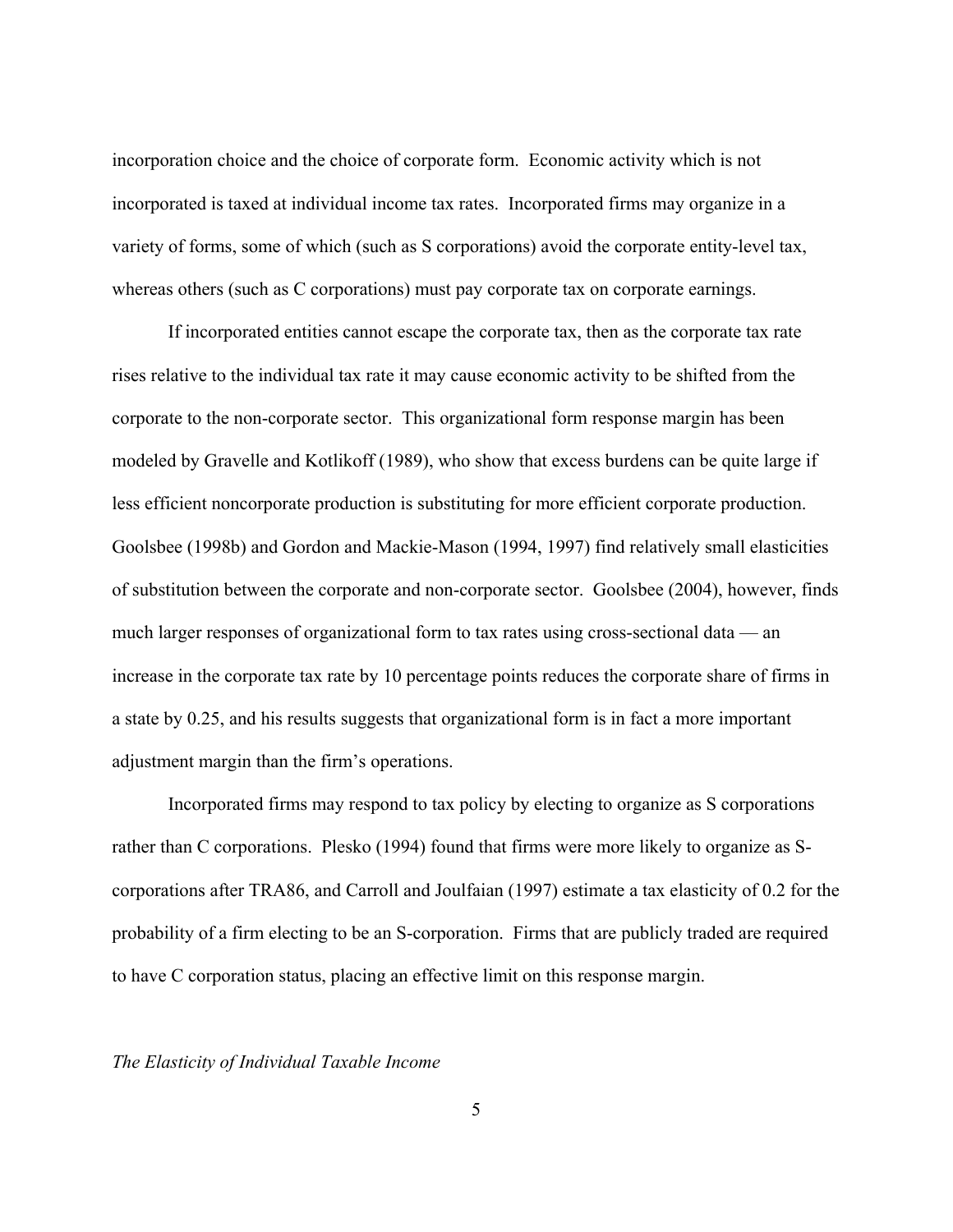In contrast to corporate income taxation, there is a burgeoning literature on the elasticity of the individual income tax base to individual income taxation; a very recent comprehensive review of this literature is provided by Giertz (2004). This literature grew out of early work by Lindsay (1987) and Feldstein (1995). The literature has evolved to deal with a number of difficult issues, such as the fact that changes in taxation by income group may be correlated with other underlying trends in taxable income that are unrelated to the tax system.

 The broad consensus from this literature is that the elasticity of taxable income with respect to the tax rate is roughly 0.4. Moreover, the elasticity of actual income generation through labor supply/savings, as opposed to reported income, is much lower. And most of the response of taxable income to taxation appears to arise from higher income groups. An important recent contribution is Kopczuk (forthcoming), who shows that the elasticity of taxable income to tax rates is a function of the elasticity of the tax base: when the tax base is less fungible, taxable income is less elastic.

# *Why Does this Parameter Matter?*

 Saez (2004) provides a useful framework for interpreting this literature. He highlights that, absent any external effects of tax changes, the full welfare consequences of a tax change are summarized by the impact on the base of taxable income. For example, unless there is some additional social cost to individuals working less hard, the full welfare cost of higher labor taxes can be represented by the resulting decline in labor income.

 In the context of both individual and corporate income taxation, a major source of such externalities can be spillovers to other tax systems. When the corporate income tax rate rises,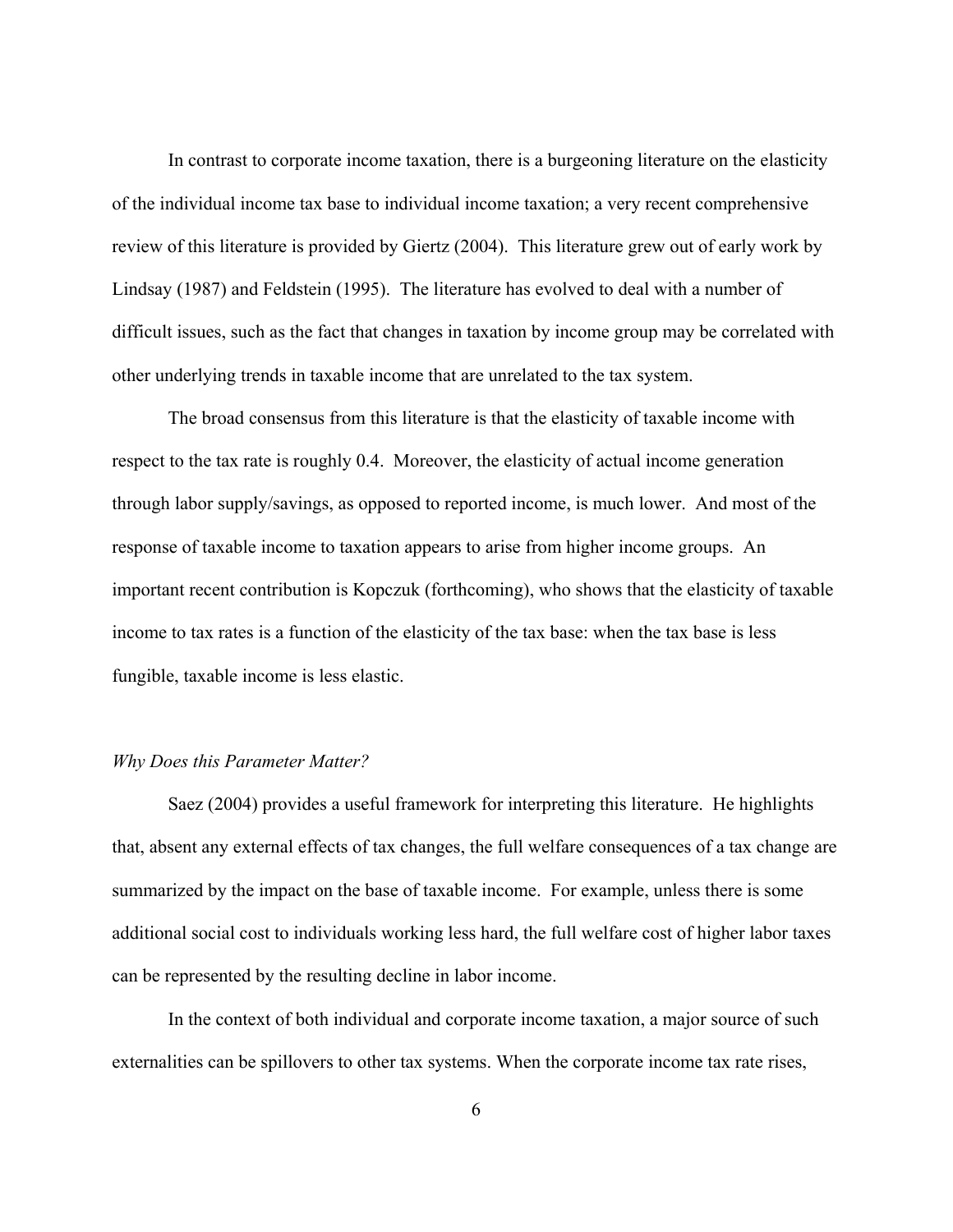then individuals might avoid incorporation and therefore report more income within the individual income tax system. In this way, the elasticity of the corporate tax base with respect to the corporate tax rate overstates the welfare costs of corporate taxation. A similar issue arises with individual income taxation. In absolute dollar terms, the externalities are symmetric under the two systems. However, as a percentage of the total base of revenues, this externality will be proportionally larger in the corporate tax system.

 Other externalities are harder to quantify. If, for some reason beyond tax wedges, the social return to investment is above its private return, then corporate taxation could have large welfare costs even with a modest decline in corporate taxable income. There is a large debate on this point, but certainly no consensus for external returns to investment.

 Thus, the elasticity of the corporate tax base with respect to the corporate tax rate seems a natural place to start for assessing the welfare consequences of corporate taxation. Additional work beyond this paper will clearly be necessary to consider the external effects of corporate taxation and whether they, on net, change the conclusions of our analysis.

# **Part II: Methodology and Data**

This section reviews and motivates the use of the marginal effective tax rate (ETR), discusses the data, and presents the construction of the ETR and the instruments. It also reviews the important corporate tax law changes that are the source of our variation in marginal tax incentives.

# *The Marginal Effective Tax Rate*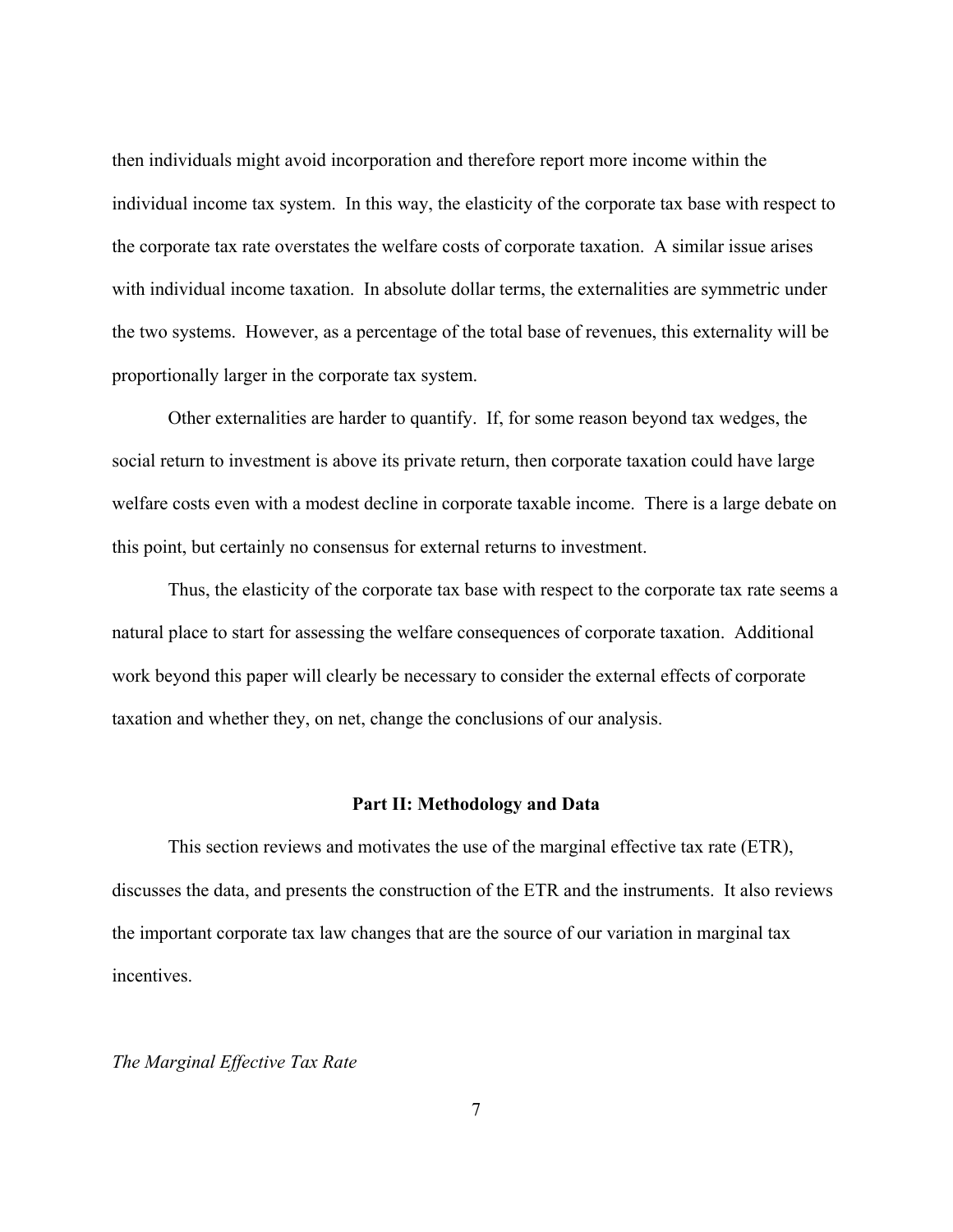The marginal effective tax rate is defined as the share of the firm's required return on capital that goes to the federal government rather than to investors (Fullerton (1984)). The marginal effective tax rate is to be distinguished from what in the accounting literature is called the (average) effective tax rate, which is taxes paid divided by a measure of income. We refer to the marginal effective tax rate as simply the effective tax rate or ETR. The ETR captures features of the tax code such as the present discounted value of depreciation allowances and investment tax credits, as well as the statutory marginal tax rate.

Our measure of the effective tax rate is closest in spirit to the King and Fullerton (1984) application of Hall and Jorgenson (1967): for each firm and its chosen capital structure we estimate the ETR for each type of capital asset separately. One major difference is that we do not account for shareholder taxes. Our construction can also be compared to Gravelle (1994, 2001), who constructs marginal effective tax rates at the industry level, although our constructions also allow discount rates to reflect financing choices at the firm (and hence industry) level. Gravelle (2001) shows that these types of effective tax rates display substantial variation by industry over time. Auerbach (1983) illustrates that differential asset taxation results in a social cost of misallocated capital, and that this cost has varied over time.

This is of course not the only possible way to measure the effective tax burden on firms. Gordon, Kalambokidis and Slemrod (2003) review several possible ways of measuring the marginal effective tax rates and propose an alternative measure based on the difference between the tax collected under existing rules and hypothetical tax collected under the nondistortionary R-based tax (as in Gordon and Slemrod (1988)). This alternative measure may capture some

8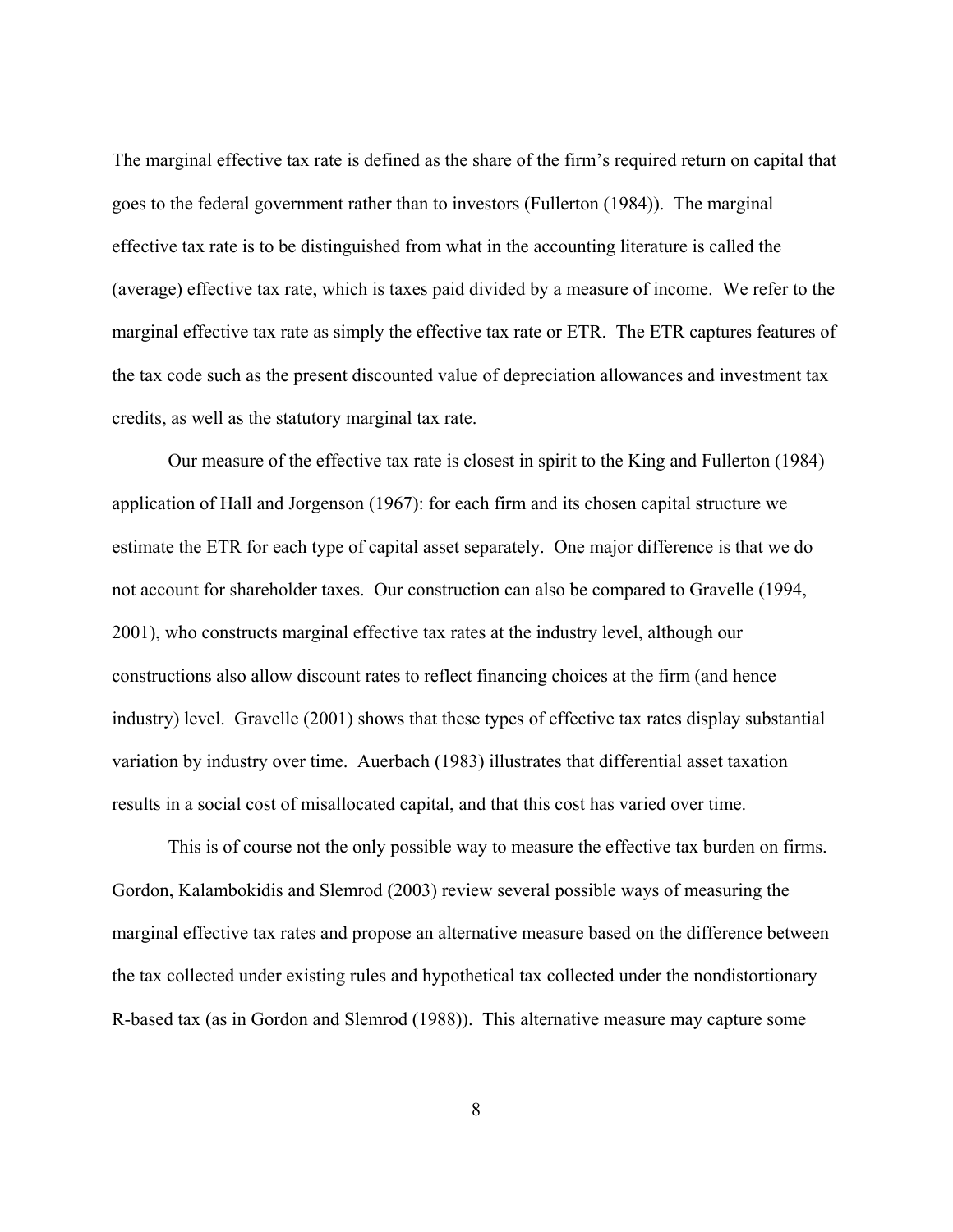complications omitted by the more traditional ETR, and in future work on this topic could be considered as an alternative to the traditional ETR.

In its most basic form, the traditional ETR is written as

$$
ETR_t = \frac{f'(k_t) - \delta - \rho_t}{f'(k_t) - \delta},\tag{1}
$$

where  $\rho$  is the required return on capital (or after-tax discount rate) that is ultimately demanded by investors,  $\delta$  is economic depreciation, and  $f'(k)$  is the marginal product of capital. In calculating the effective tax rate, it is usually assumed (as in Hall and Jorgensen (1967)) that firms set the marginal product of capital equal to the implicit rental value of capital services:

$$
f'(k_t) = \frac{(\rho_t + \delta)(1 - ITC_t - \tau z_t)}{(1 - \tau_t)}.
$$
\n(2)

Here,  $\rho$  and  $\delta$  are as before,  $\tau$  is the relevant statutory marginal tax rate, *ITC*<sub>t</sub> is the investment tax credit per dollar as of time  $t$ , and  $z<sub>t</sub>$  is the present discounted value of depreciation allowances as of time *t*. These derivations are reviewed in Gravelle (1982a, 1982b) and Fullerton (1987, 1999).

#### *Data*

The data for this exercise come from several sources. Financial data for 1960-2003 were extracted from the Compustat industrial, full coverage and research files. This is the broadest available source of annual data on publicly traded companies and is compiled by Standard & Poor's from corporate financial statements. Since the main variation in the tax code that we exploit takes place at the industry level, the tax and income variables constructed from the Compustat data are averaged or aggregated to the industry level for our regression analysis. This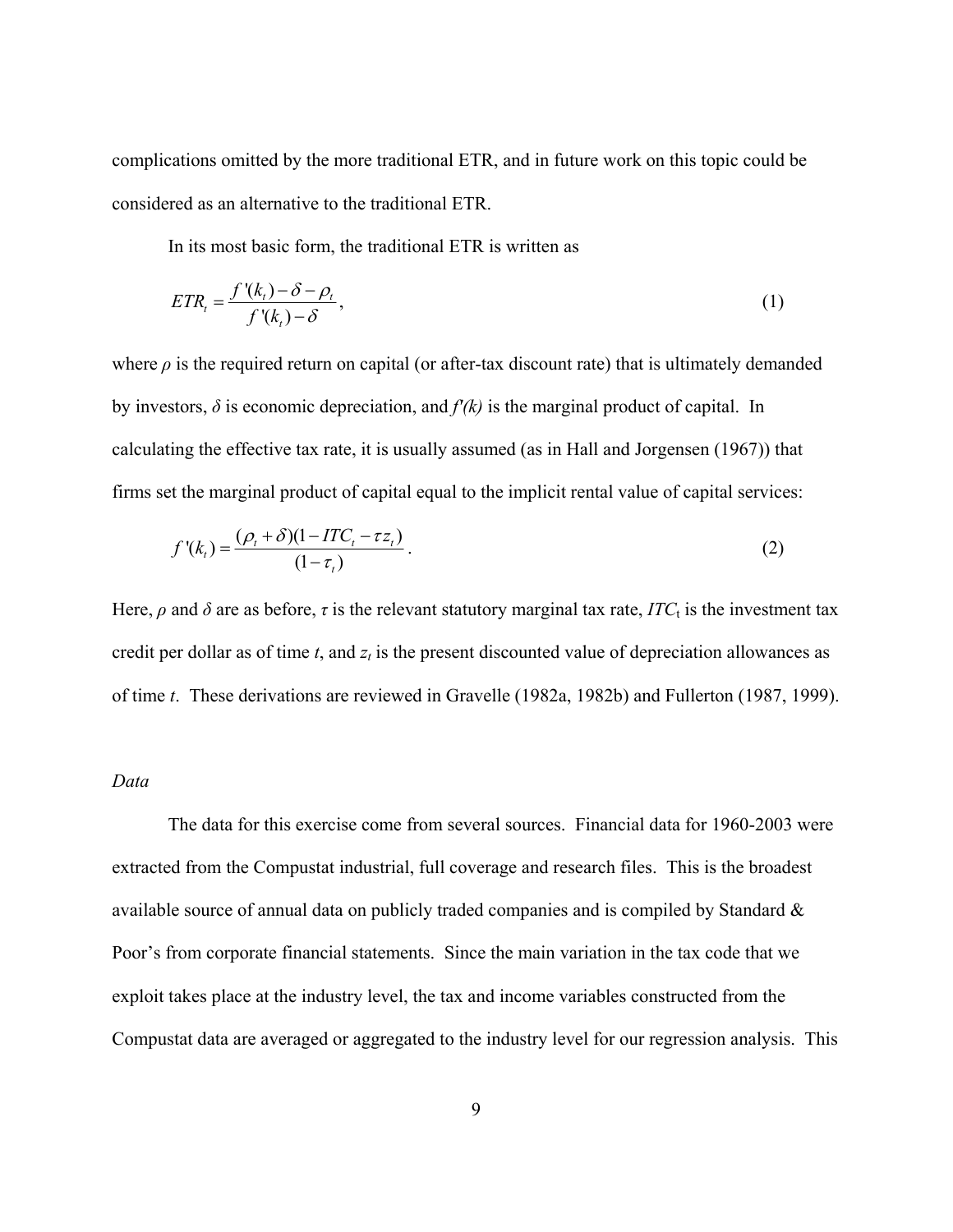procedure also avoids the problem of the rather substantial number of firm-year observations for which taxable income is zero (approximately 10% of the sample overall and approximately 25% after TRA86).

The use of Compustat for these purposes presents two major challenges. First, the sample does not represent the entire corporate sector. It consists only of C corporations, and only those C corporations whose stock is publicly traded. Although the incidence of firms actually going private and exiting the Compustat database is not large, the estimates in this paper must be taken as representing only the effects of the corporate tax code on the behavior of publicly traded C-corporations.

The second challenge is the fact that Compustat only reports income as presented by the corporation in its financial statements. Taxable income and the gross income for the purposes of tax books are not reported. The problem of inferring taxable income from financial statements is discussed in Plesko (2003), Manzon and Plesko (2002), Mills and Plesko (2003), and Hanlon (2003). We follow Stickney and McGee (1982) and define taxable income as pretax book income (before interest) minus the deferred tax expense divided by the statutory marginal tax rate. We calculate taxes paid as the total tax expense minus the deferred tax expense.

In future work we intend to use an industry-level panel of tax data from the IRS Statistics of Income division to confirm and deepen the analysis undertaken in this paper. This dataset, currently under construction, will allow us to include firms of all organizational forms, and will contain industry-year level aggregates for taxable income as reported to the IRS.

Compustat does not contain sufficient information on the activities of each firm to derive an estimate of the present discounted value of the firm's depreciation allowances. We rely on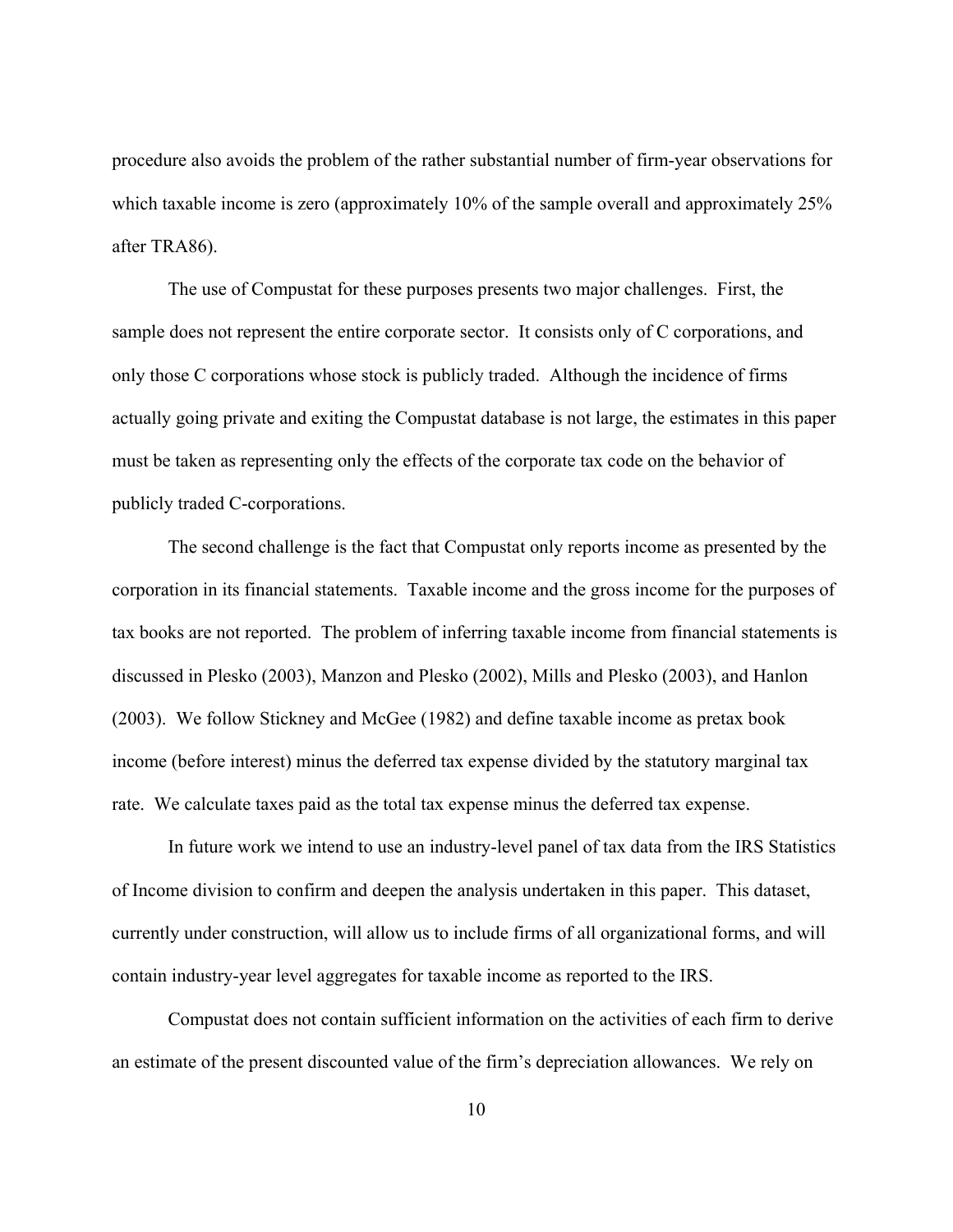benchmark input-output accounts from the Bureau of Economic Analysis (BEA) at the industry level to measure the extent to which a change in depreciation allowances affects a firm in a given industry. These matrices are published approximately every five years by the BEA and are obtainable at the level of the BEA's 2-digit industry classification for 1958, 1963, 1967, 1972, 1977, 1982, 1987, 1992, and 1997. Each firm in our analysis was assigned a BEA 2-digit output industry based on its 4-digit Compustat industry code, and the vector of capital inputs for that output industry in the last published year prior to the observation was assigned to the observation. In other words, for a given observation, we always use the lagged vector of capital shares used by firms in that industry. We renormalized the vector of inputs to reflect only capital inputs, not raw materials. (We explored alternative constructions using the BEA's capital flow tables, but these were not available as frequently as the input-output tables and their industry categories were less consistent.) Finally each different type of capital input was matched to one of the standard 28 asset categories used by the BEA. These are the same 28 asset categories used in Hulten and Wykoff (1981), Cummins, Hassett and Hubbard (1994), and Gravelle (1994, 2001).

The combination of a firm's output industry, the vector of capital inputs used by that industry, and the asset category that each capital input belongs to creates a mapping between each firm and the share of its capital in each of the 28 different asset types. For each year we also collected and coded annual corporation income tax brackets and rates from the IRS (2003), annual nominal corporate bond rates from the Federal Reserve, and annual inflation rates from the Bureau of Labor Statistics.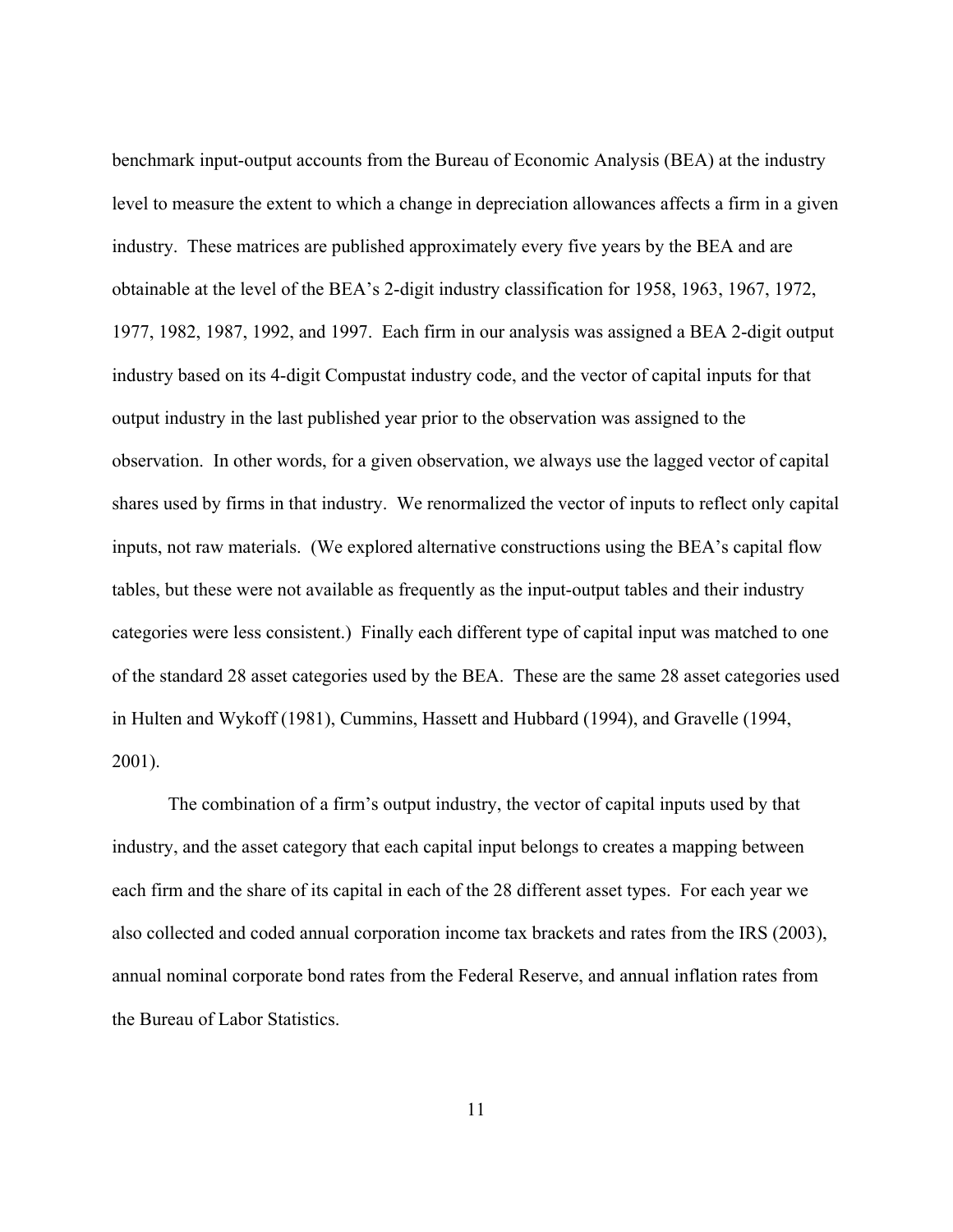#### *Constructing Effective Tax Rates*

Our ultimate unit of analysis is the 2-digit SIC industry level. We analyze the data at this level because a key input into our effective tax rate, for computing the value of depreciation deductions, is the asset mix. While we know the capital structure (debt/equity ratio) of the firm and can approximate its taxable income, the only information about the asset mix is the imputation based on industry-level data as described above. Using this imputation we create effective tax rates at the firm level, and then aggregate back to the industry level for analysis. At the firm level, assuming a constant asset mix could result in biases due to measurement error.

We proceed as follows. Each of the 28 asset categories is matched to economic depreciation rates, taxable asset lives, depreciation rules, and investment tax credit (ITC) rules using the tables in Gravelle (1994). This gives us a vector of tax treatments by asset category. Effective tax rates are then calculated for each firm for each of the 28 BEA asset categories, and weighted using the vector of capital usages for that firm's industry. Finally, these firm level effective tax rates are averaged to the 2-digit SIC level for our regression analysis.

Combining equations (1) and (2), the ETR for asset category (*j*) at firm (*i*) in year (*t*) is

$$
ETR_{it}^{(j)} = \frac{[(\rho_{it} + \delta_j)(1 - ITC_{jt} - \tau_{it}z_{jt})/(1 - \tau_{jt})] - \delta_j - \rho_{it}}{[(\rho_{it} + \delta_j)(1 - ITC_{jt} - \tau_{it}z_{jt})/(1 - \tau_{jt})] - \delta_j}.
$$
\n(3)

This calculation parallels that of Gravelle (1994, 2001). The discount rate  $\rho_{it}$  depends on the firm's capital structure. Letting  $\alpha$  be the share financed from debt,

$$
\rho_{it} = \alpha_{it}(r_i^D (1 - \tau_{it}) - \pi_t) + (1 - \alpha_{it})r_i^E,
$$
\n(4)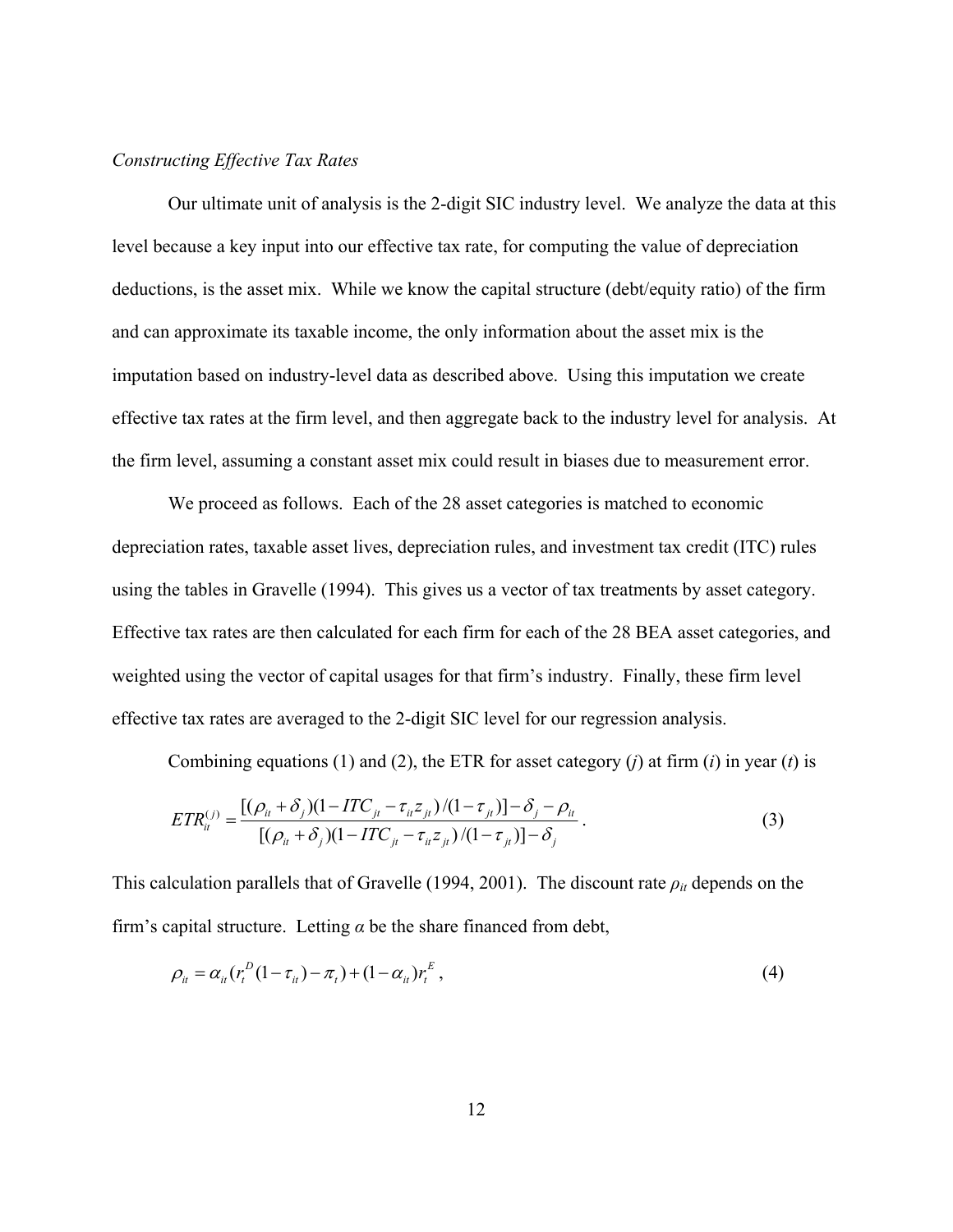where  $r^D$  is the AAA corporate bond rate,  $r^E$  is calculated assuming a 4% equity premium, and  $\pi_t$ is the inflation rate in year *t*. Investment tax credits, statutory marginal tax rates, and economic depreciation rates are collected and applied as described above.

The calculation of the present discounted value of depreciation deductions (*z*) for asset category (*j*) at time (*t*) is a function of the asset recovery rules specified by the tax code in year (*t*). These rules are tabulated for Gravelle (1994) for most years, though we also augment them with the bonus depreciation of 30% implemented for 2002 and 50% implemented for 2003. The possible asset recovery rules consist of straight line, sum of year digits, double declining balance, 150% double declining balance, 175% double declining balance, and variations on these that allow for the 30% or 50% bonus depreciation. The present value calculations are based on the formulas in Hall and Jorgensen (1967), extended to allow a flexible rate of declining balance and for the immediate expensing of a portion of the investment under the bonus depreciation. So for a given bonus depreciation *α* (e.g. 30% in 2002), a declining balance *n* (e.g. 2 for equipment in 1981), an asset life *T* and a nominal interest rate  $\rho$ , the present discounted value of depreciation deductions for a given asset class and year is

$$
z = \alpha \left(\frac{1}{1+\rho}\right) + (1-\alpha) \left\{ \frac{(n/T)}{\rho + (n/T)} \left[1 - e^{-(\rho + (n/T))T^*}\right] + \frac{e^{-(n/T)T^*}}{\rho(T - T^*)} \left[e^{-\rho T^*} - e^{-\rho T}\right] \right\}, \quad (4)
$$

where  $T^* = T/n$ .

In summary, the effective tax rate calculation for each asset category are essentially as in Gravelle (1994, 2001) but they also reflect variation in marginal tax rates resulting from differences in taxable income and capital structure shares at the firm level, and incorporate some of the more recent tax changes. Note that in these constructions *τ* is the current statutory rate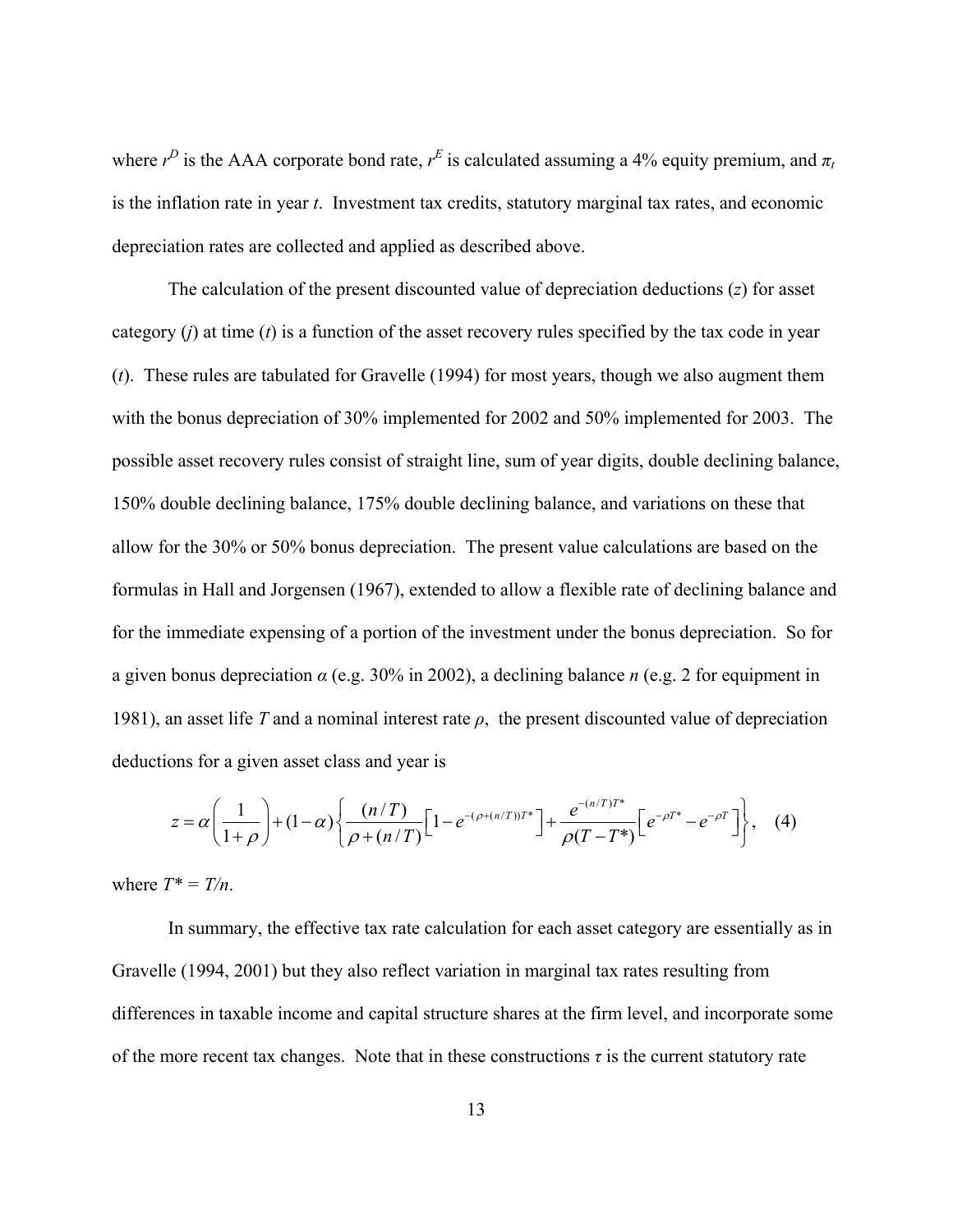faced by the firm, which is zero if the firm has no taxable income or has a taxable loss. An alternative construction is to assume that the statutory rate returns to the top bracket level the following year. This changes effective tax rates for firms running operating losses but does not change the general distribution of the estimated effective tax rates. The appropriateness of the use of the current marginal tax rate in this calculation depends on the extent of mobility out of the state of tax exhaustion (see Auerbach (1983) and Altshuler and Auerbach (1990)).

One notable complication is the corporate alternative minimum tax (AMT), which is not included in the classical definition of the effective tax rate (ETR). This is problematic, as the alternative minimum tax does alter the tax schedule for firms that take large amounts of deductions, and this was particularly the case during the 1987-1997 after the implementation of the AMT but before the 1997 changes that brought AMT depreciation deductions more in line with those of the rest of the tax system. Marginal incentives to invest may be affected by the AMT in ways that are not captured by the ETR. On the other hand, to the extent that the AMT broadens the tax base by disallowing deductions it should perhaps generate lower elasticities with respect to the corporate tax rate, if the arguments of Kopczuk (forthcoming) carry over to a corporate setting.

This measure of the effective tax rate is "myopic" in the sense that we assume firms base expected future values of their marginal tax rates on their current values. A more sophisticated measure would account for the fact that firms expect changes to occur in the marginal tax rate, and in that case the present value of depreciation deductions would depend on the expected path of statutory tax rates rather than the current rate. Auerbach and Hines (1988) offer one way of accounting for expectations of changing tax policy by calculating moving averages of future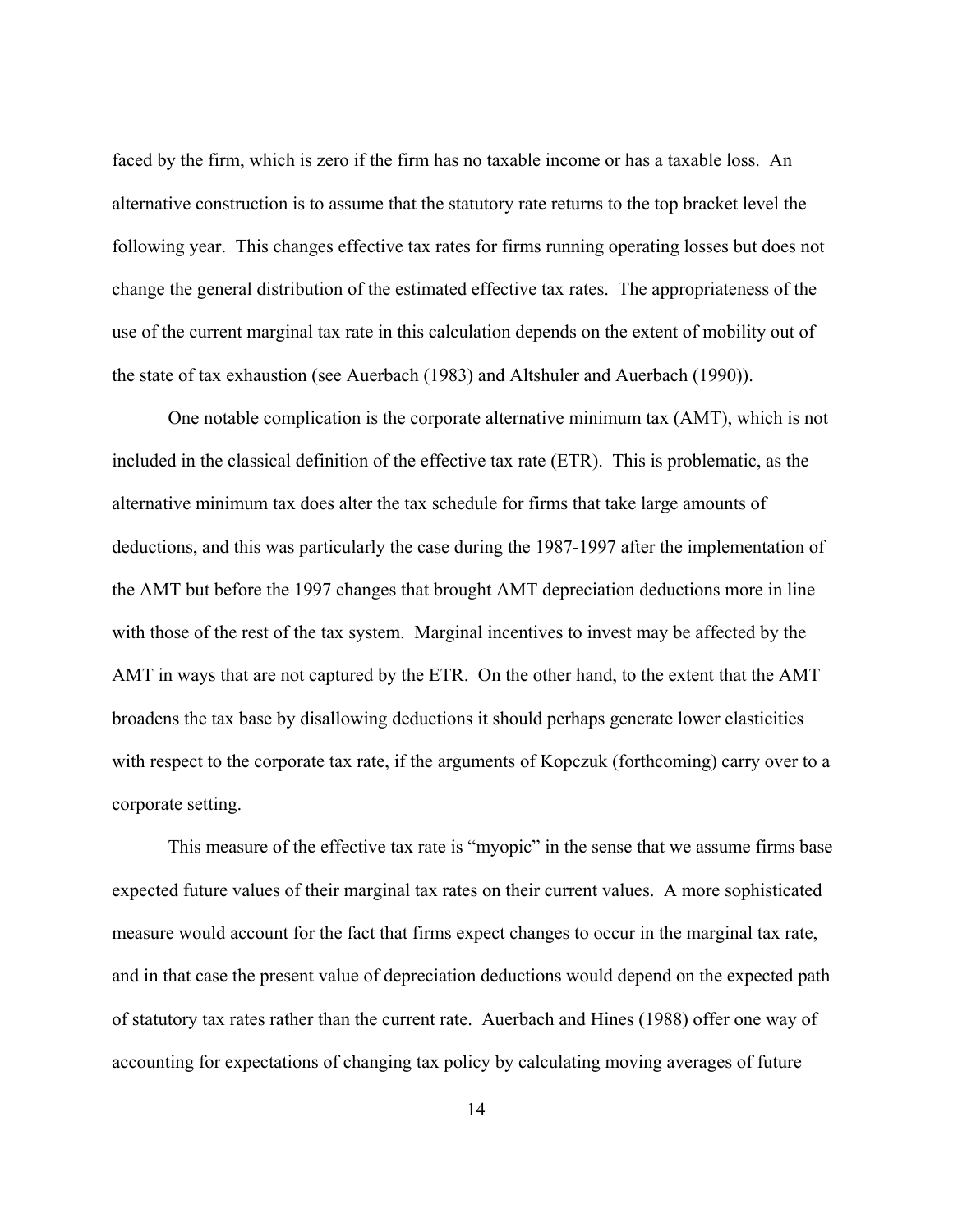realized costs of capital with weights declining as the time horizon gets longer. Furthermore, if there are large adjustment lags, lagged costs of capital are also useful in this context. Given the difficulties with measuring the expected future cost of capital, we focus in this paper on the oneperiod myopic user cost of capital but caution that more sophisticated models should account for the fact that firms have expectations over future tax parameters.

Table 1 shows mean marginal effective tax rates by consolidated industry categories. The table illustrates that there is substantial variation in the effective tax rate both across industries, and within industries over time. Consider the case of Chemical, Plastic and Drug manufacturing. This industry had one of the highest effective tax rates in the 1960s and early 1970s, but one of the lowest during the mid-1970s through early 1980s, then returned to an above-average tax rate by the late 1980s. Note that for illustrative purposes, the industry categories in this table are more consolidated than those in our regressions where the standard 2 digit industry categories are employed.

In addition to considering the effects of marginal effective tax rates on taxable income, we also test for effects of the simple marginal tax rate on an extra dollar of currently earned income. This latter rate is simply the federal statutory rate if the firm is has positive taxable income and zero if it has zero or negative taxable income. As with the ETR, we create this rate at the firm level, and then aggregate back to the industry level for analysis. The simple marginal tax rate on an additional dollar of earned or reported income does not capture the effects of depreciation allowances or investment tax credits on the marginal tax burden. However, firms can change taxable income directly through means unrelated to investment, for example by increasing leverage to make higher interest payments or by various methods of tax avoidance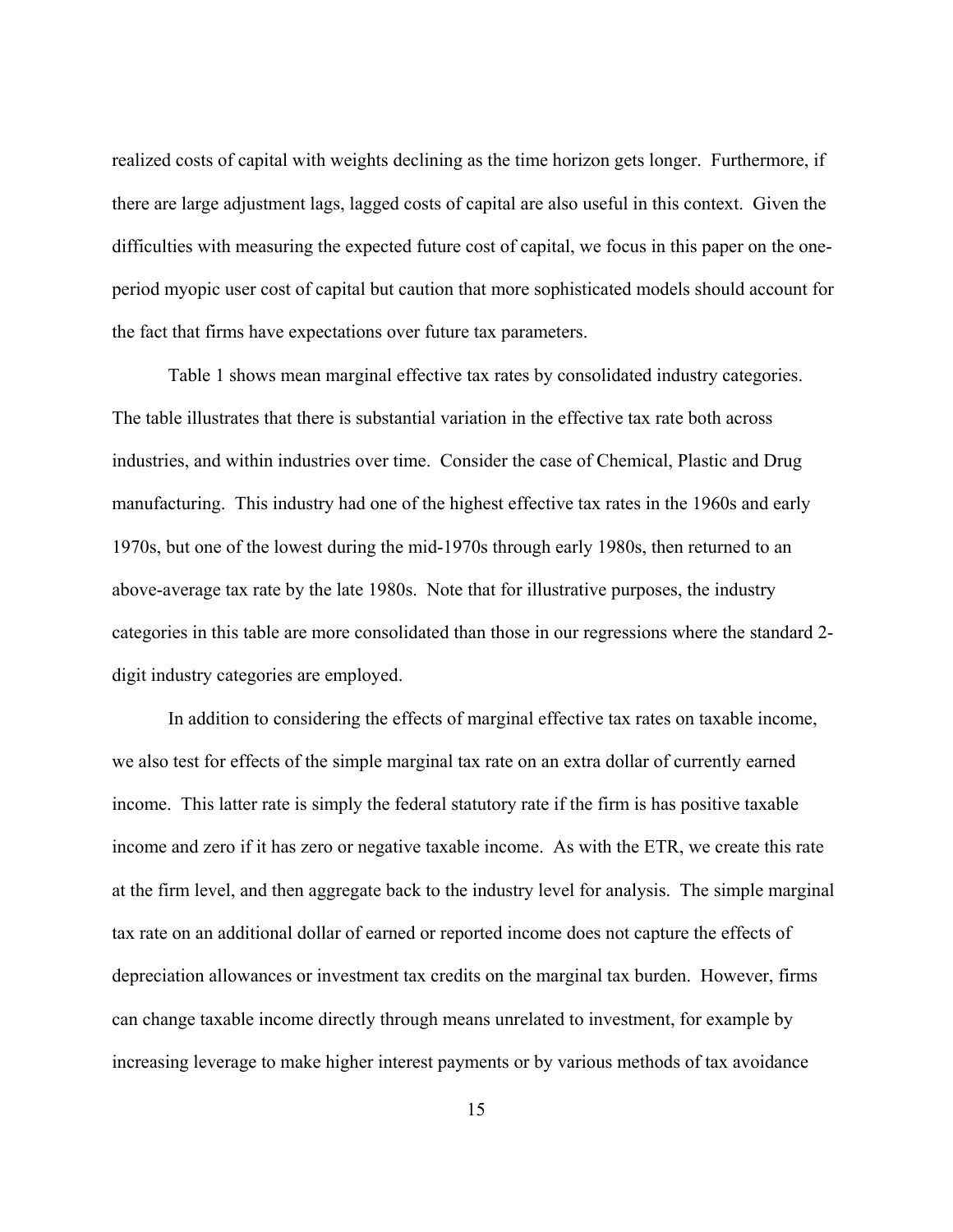such as moving income offshore. The marginal tax rate on an additional dollar of earned income defines the firm's incentives to engage in these activities.

#### **Section III: Empirical Approach**

## *Regression Framework*

Gruber and Saez (2002) derive an equation for relating the change in marginal tax rates to the change in taxable income. Following their derivation, we estimate equations of the form:

$$
\log\left(\frac{y_{h,t+1}}{y_{h,t}}\right) = \alpha_t + \beta \log\left(\frac{1 - ETR_{h,t+1}}{1 - ETR_{h,t}}\right) + \varepsilon_{h,t},\tag{5}
$$

where *y* is taxable income,  $a_t$  is a year effect, *ETR* is the effective tax rate constructed as described in the previous section, and each *h* represents an industry.

In this equation, the coefficient  $\beta$  estimates the effect of a one percent change in the aftertax earnings on a dollar of investment in terms of percent changes in taxable income. A coefficient of zero indicates that taxable income does not respond to changes in tax rates; a coefficient of one indicates that for every percent increase in after-tax earnings, after-tax income rises by one percent. All estimates are weighted by industry-aggregate firm size (assets) so that the estimates more closely reflect the relative contribution to total revenues; the results are very similar if we instead weight by sales.

 Of course, a problem with such a regression is that common factors determine both effective tax rates and taxable income, such as firm's mix of productive assets or capital structure. Thus, an equation such as (1) is not identified. We address this concern by following the instrumental variables strategy of Gruber and Saez (2002). For each pair of years *t* and *t+1*,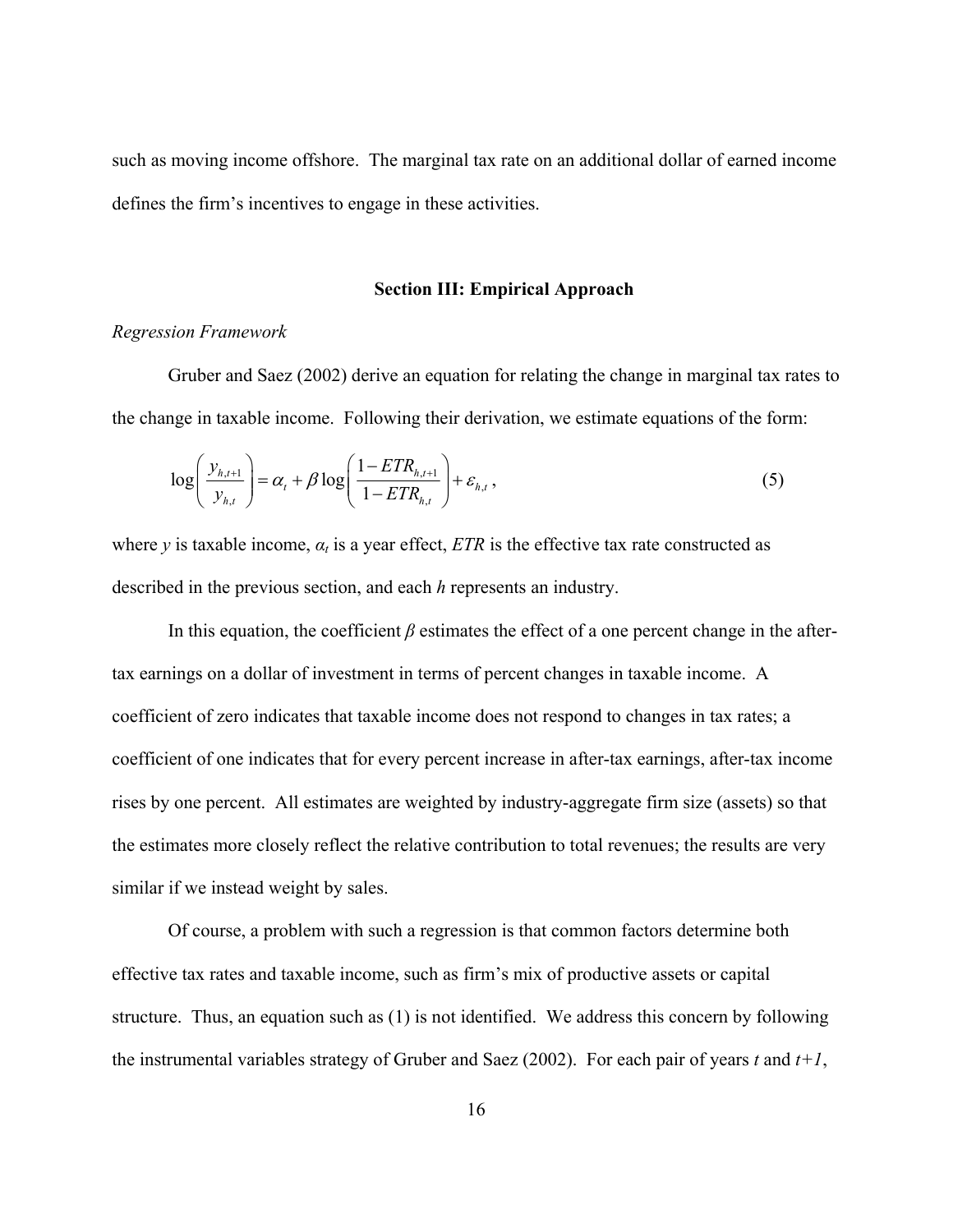we compute the ETR for both years using the same set of constant firm characteristics from year *t*, but allowing tax rules and macroeconomic factors to change. The difference between these sets of ETRs is correlated with the change in the actual ETR, but is uncorrelated with any changes in firm decisions.

 As Gruber and Saez (2002) highlight, however, there remains an important identifying assumption with this approach: that lagged characteristics of the firm do not affect the change in taxable income. This was a particularly important concern in the context of studying the tax reforms of the 1980s at the individual level. These reforms reduced tax rates at the top of the income distribution in particular, so that the instrument in that context was showing a particular decline in tax rates for high income taxpayers. But the income distribution was widening over this same interval, so that high income taxpayers were seeing a rise in their taxable income independent of tax reform. As a result, the instrument was naturally correlated with the change in taxable incomes.

 To address this concern, Gruber and Saez (2002) suggest including detailed controls for lagged taxable income. In this way, any underlying trends correlated with lagged characteristics will be captured. Thus, we include in our regression specification a ten piece spline in lagged taxable income.

 Given this instrumental variables strategy and the included controls, the identification of the ETR effects in our empirical model comes from two sources: the differential effects of tax law changes and macroeconomic factors across firms. To be clear, since our models include year dummies, the overall effects of tax reform and macroeconomic changes are purged from the model, and identification only comes from differential impacts of these changes across firms.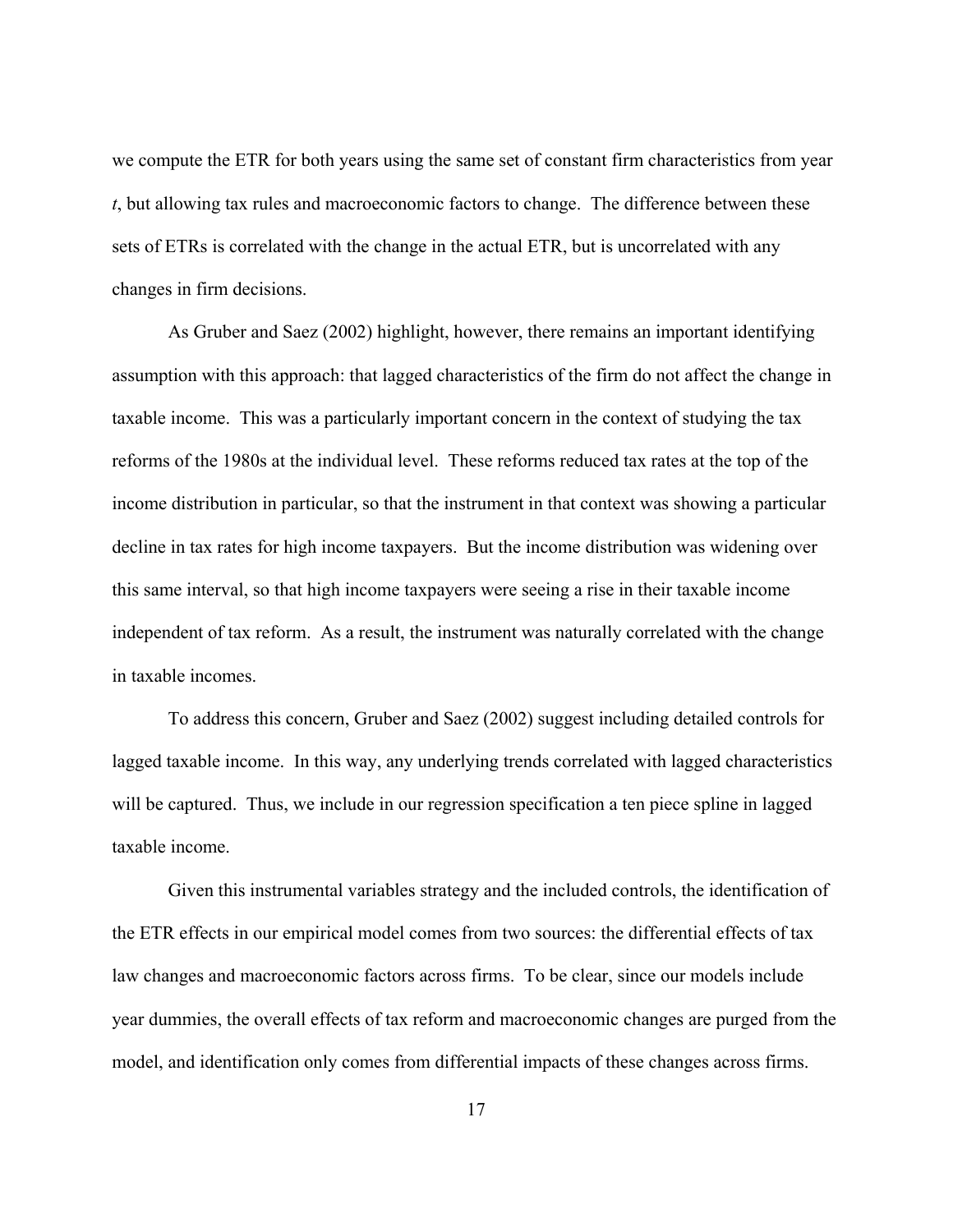The appendix table outlines the tax law changes that affect the ETR and that are incorporated into our model. The tax brackets changed numerous times over the years 1960 to 2003. These bracket changes apply to all firms and there is relatively little graduation of the corporate income tax rate, especially relative to the personal schedules. However, firms often have zero taxable income, and so there is cross-sectional variation in the extent to which they are affected by rate changes. There have been numerous changes in depreciation rules, notably the liberalization of asset lives effective in 1971, the implantation of accelerated cost recovery system (ACRS) accounting in 1981, the modification of these by the 1982 tax act, the implementation of the modified accelerated cost recovery system (MACRS) accounting through TRA86, the changes in structure lives in the 1993 legislation, and the bonus depreciation in the 2002 and 2003 tax laws. There have also been many changes to the investment tax credit over time, beginning with the Kennedy era laws and culminating with the repeal of the investment tax credit in the 1986 legislation.

Figure 1 illustrates the variation across firms in the effective tax rate over time. This figure shows the effective tax rate at the mean, and at the  $25<sup>th</sup>$ ,  $50<sup>th</sup>$  and  $75<sup>th</sup>$  percentiles of the effective tax rate distribution. There was very little effective tax rate variation across firms until the 1961 tax reforms, which opened up some variation across firms. This variation then narrowed again through the late 1960s and early 1970s, until the major liberalization of asset lives in 1972, which led to enormous increases in variation in effective tax rates across firms. This variation was then considerably narrowed by the Tax Reform Act of 1986, although the  $25<sup>th</sup>$ percentile of firms still had an effective tax rate of zero while the 75<sup>th</sup> percentile had an effective tax rate of the statutory 34%. Finally, recent tax reforms combined with depressed levels of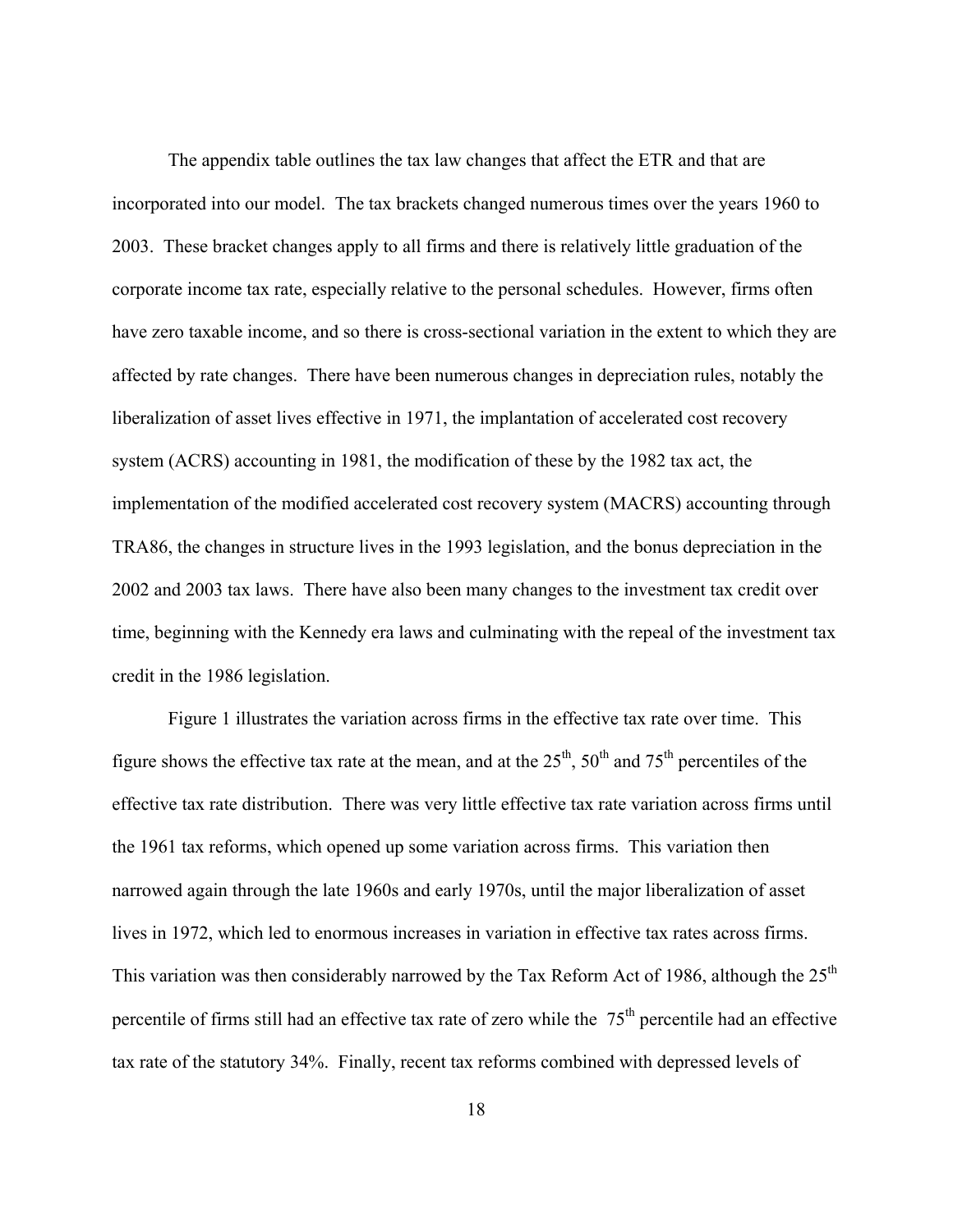corporate profits have substantially reduced effective tax rates to zero at the median. Figure 2 shows this distribution at the industry level where we conduct our analysis. The distribution is somewhat more compressed but the patterns remain broadly similar as would be expected.

## **IV. Results**

 Table 2 reports the basic results of our analysis. In all regressions, we cluster the standard errors at the industry level, following the strategy suggested by Bertrand et al. (2004). In the first column, we show the first stage relationship between our instrument for the change in after-tax shares and the change in those shares. There is a very strong correlation between these measures. The coefficient is 0.944, and it is very highly significant with a t-statistic of around 15.

 The second column shows the instrumented regression for taxable income. We first show the results without a control for lagged taxable income. The coefficient on the change in aftertax share is 0.174, indicating that each 10% change in after-tax share leads to a rise in taxable income of 1.74%. While significant, this is a considerably smaller response than is found for individual taxable income responsiveness to tax changes. The next column includes the splines in lagged income. Controlling for these splines has a relatively small effect on the estimate, with the coefficient rising to 0.197.

 In Table 3, we show the results of a similar specification but now with two explanatory tax variables: the log change in the ETR and the log change in the marginal tax rate on an additional dollar earned. This latter rate is simply federal statutory rate if the firm is has positive taxable income and zero if it has zero or negative taxable income. The first two columns show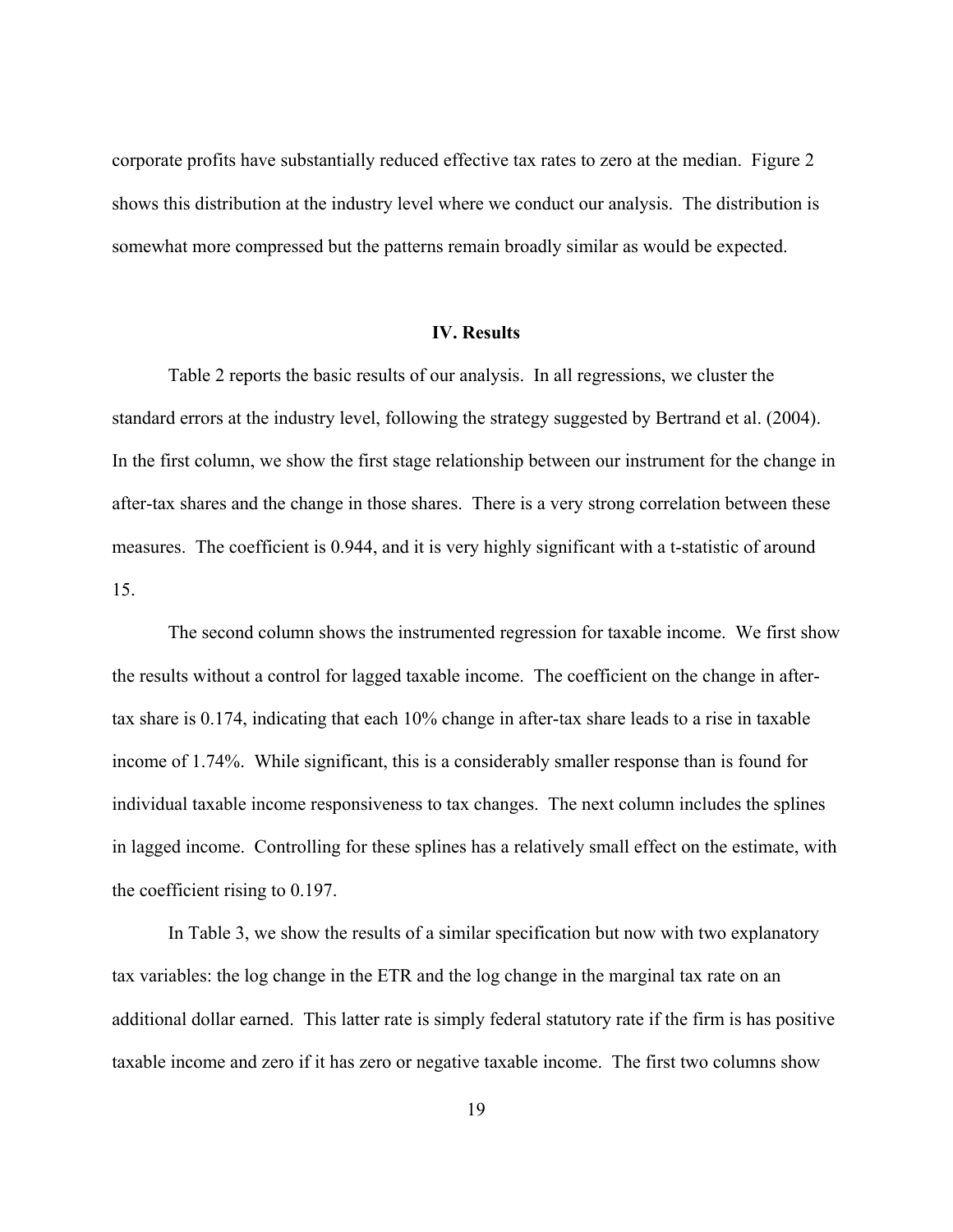the first stage equations in which the log change in the tax rate measures are regressed on the log changes calculated based on time *t* characteristics and time *t+1* rules. The last two columns show the results of the IV estimation. Without controls for the spline in taxable income, the ETR coefficient is almost identical to its value in Table 2, although it is now less statistically significant (t-statistic of 1.64). When the spline in taxable income is included as a control, the coefficient value and standard error are both slightly larger than in Table 2.

 The statutory marginal tax rate appears with a large coefficient but an enormous standard error. In this context, the effective tax rate seems to have a greater effect on corporate taxable income than the statutory rate on an additional dollar of income earned, but given the potential issues with expected changes in firm's tax status and tax law this result is only suggestive.

 Table 4 shows this same specification as Table 2 estimated on different outcome variables. It is natural to ask whether the effect we observe on taxable income is due to a reduction in actual output or simply an ability on the part of the firm to engage in tax avoidance or tax sheltering. One preliminary way we investigate this question is to examine labor expenses and corporate capital expenditures as dependent variables.

There are several issues with this approach. First, data on labor expenses is only available for a subset of Compustat firms and is computed on an accounting basis. Second, even if labor were measured precisely, the effective tax rate essentially measures the tax on output from an additional unit of capital and higher tax rates could in theory induce substitution away from capital inputs and toward labor inputs. So even the theoretical direction of the coefficient on labor expense is ambiguous. Third, there are general equilibrium issues with interpreting these kind of production input specifications. The classic treatment of Harberger (1965) shows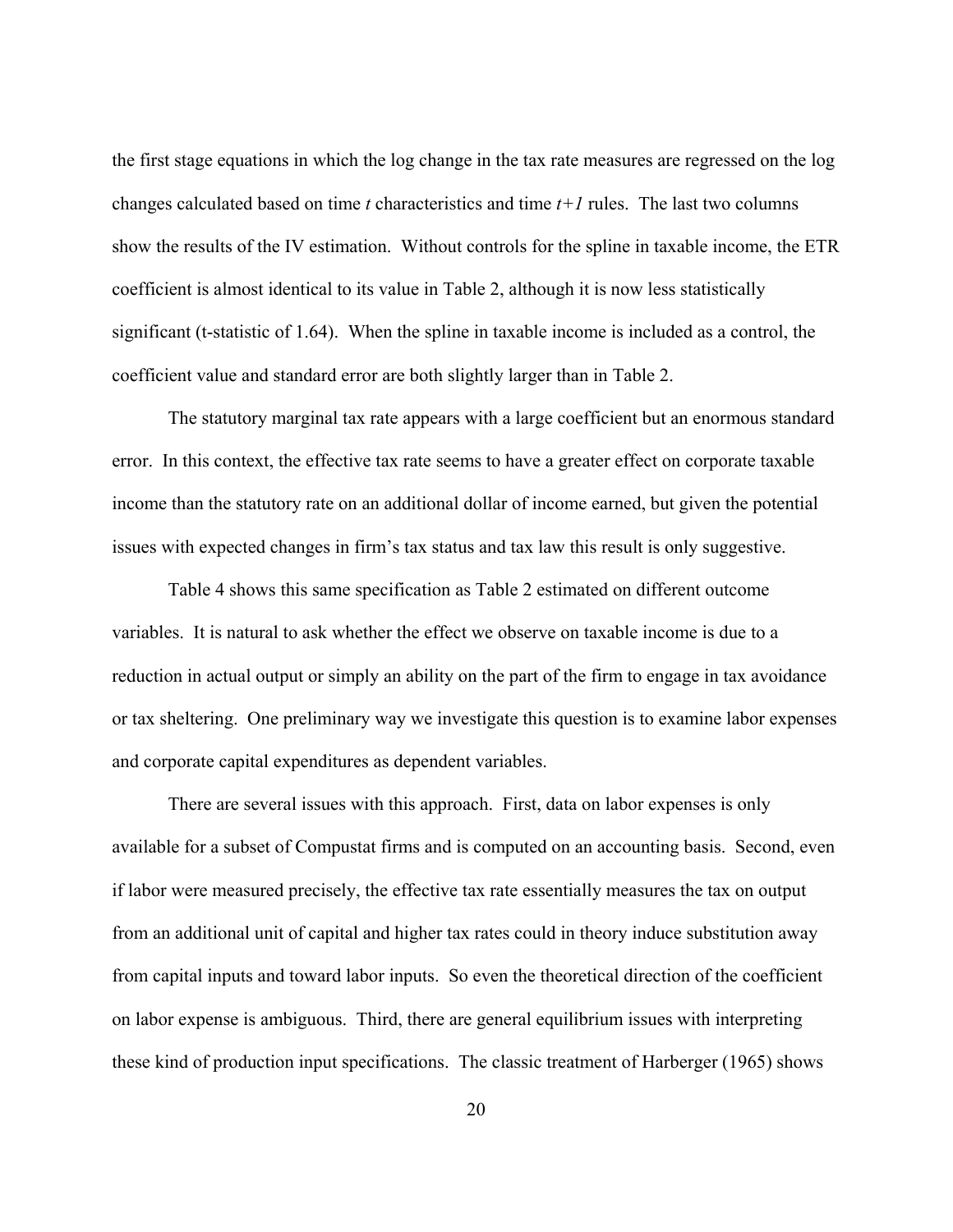that if a capital tax is increased for a less capital-intensive sector relative to a more capital intensive sector, the aggregate quantity of capital demanded will actually increase.

The results on production inputs in Table 4 are generally inconclusive. The main coefficient in the labor expense equation is essentially zero. In the investment equation, the coefficient has the right sign but is statistically not significant. Taking a magnitude of 0.1 literally in the investment equation would imply an investment elasticity of 0.1 with respect to the effective tax rate, but the estimation is not precise enough to draw such a conclusion.

Table 4 also shows the results of examining a traditional definition of corporate profit, earnings before interest and tax (EBIT). Similar to Table 2, this measure is displays an elasticity of around 0.2 with respect to the effective tax rate. This specification shows that the main taxable income elasticity we measure is not an artifact of our procedure for deriving estimates of taxable income from corporate accounting data. Confirmation of the result from IRS industrylevel administrative data, however, is an important step for future research.

# **V. Conclusions**

Despite the growing literature on the elasticity of household taxable income with respect to parameters of the federal tax code, there have not been similar attempts to measure the elasticity of corporate taxable income. This is partly due to the fact that the corporate setting is more complex. Corporations face taxation at both the corporate and the personal level. They may be more rational or forward looking about future changes in the tax code than individuals. Furthermore, different marginal tax rates may be more relevant in defining the different margins of corporate behavior that affect corporate taxable income. Effective tax rates have been shown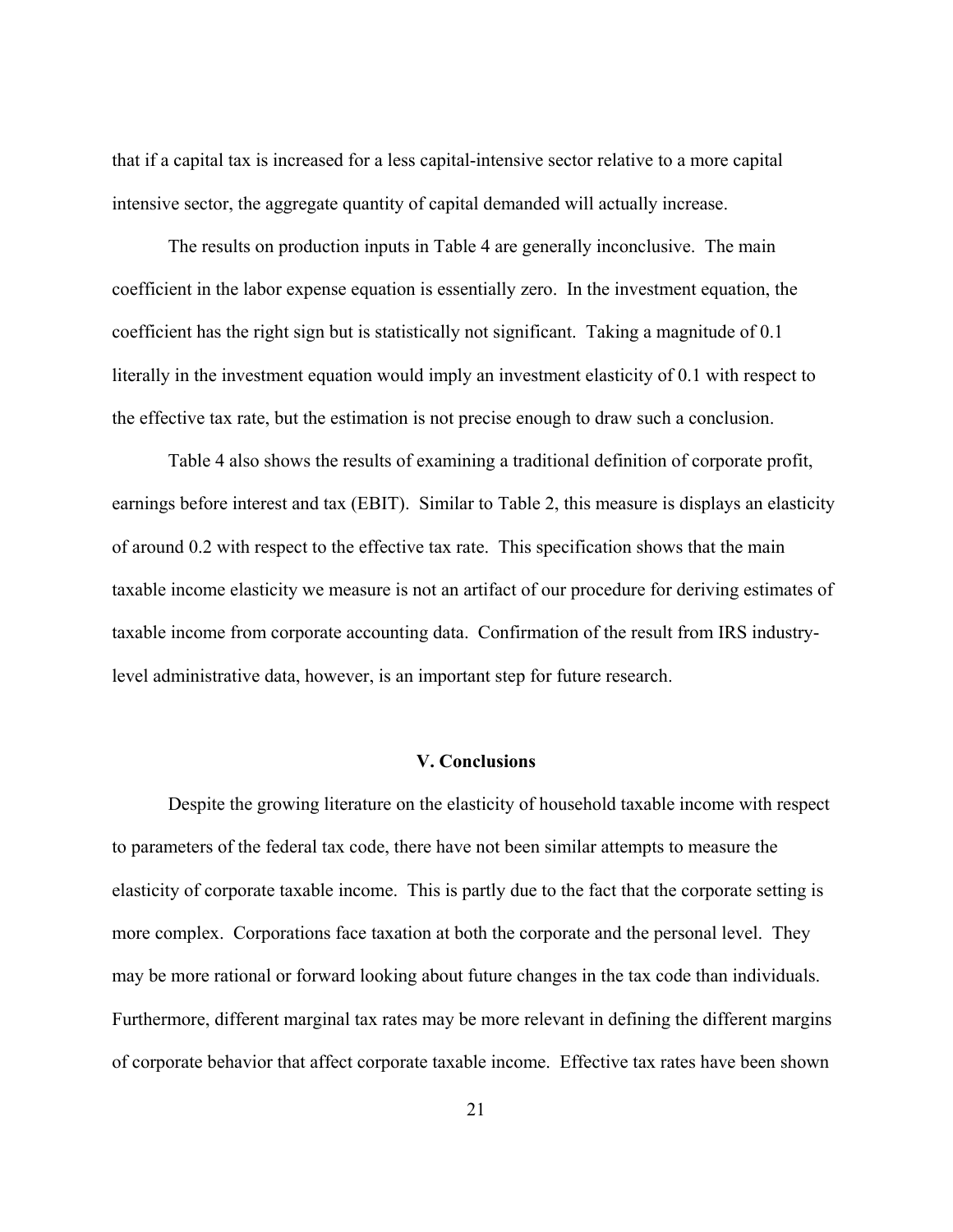to matter for capital investment, whereas the marginal tax rate on an additional dollar of income impact the corporate financing decision which affects taxable income through interest deductions.

This paper considers a simplified version of the corporate tax setting and leaves a number of these complications for later work. At the industry level, we find a moderate elasticity of the corporate tax base with respect to current effective tax rates, on the order of –0.2. Our preliminary evidence suggests that corporate taxable income may be more responsive to effective marginal tax rates than to the marginal tax rate on an additional dollar earned. An important area for future research is to examine the robustness of these results to different assumptions about the importance of lagged and future expected tax policy, and to examine the elasticity of corporate taxable income to tax parameters over longer time horizons.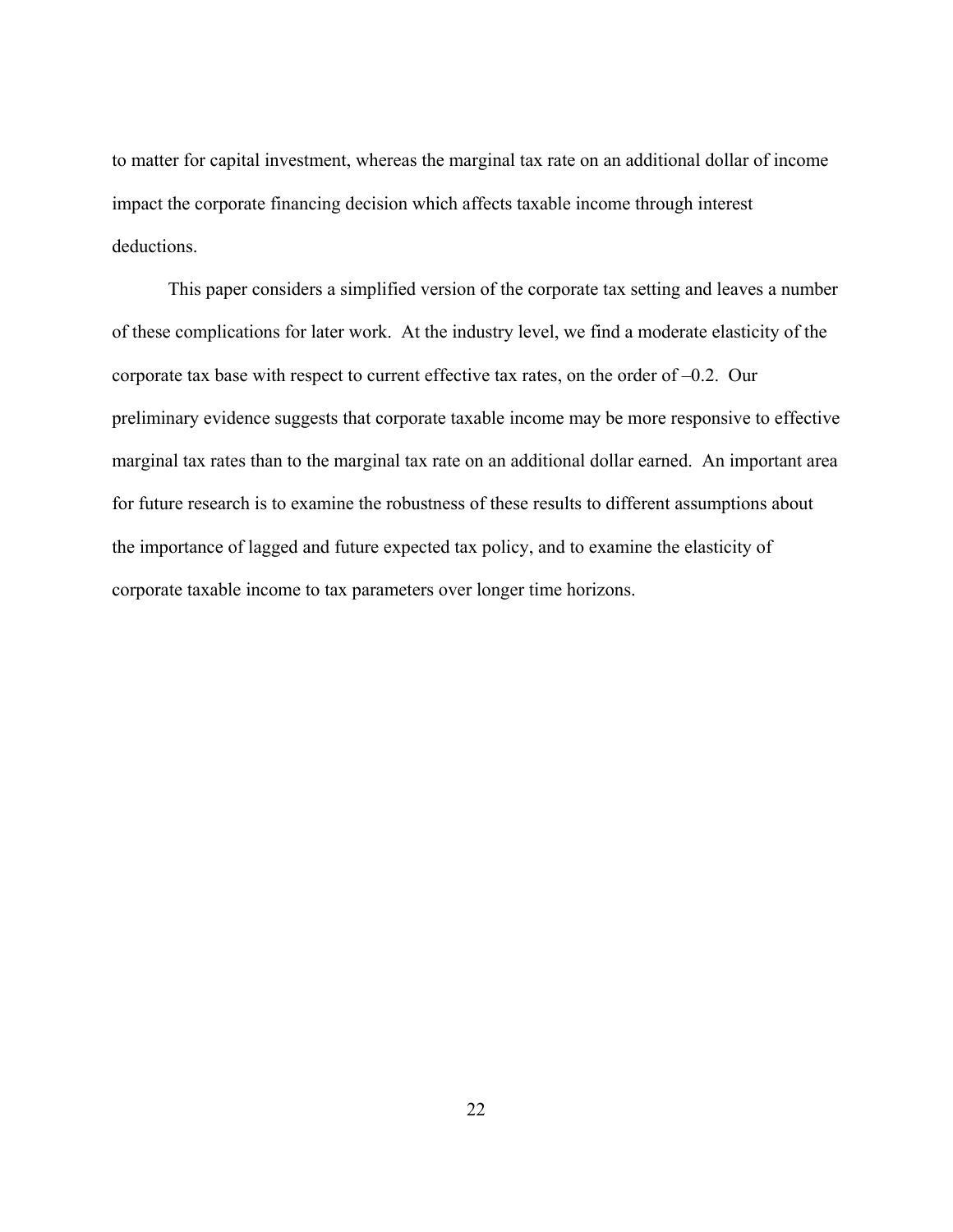# **References**

Altshuler, Rosanne and Alan J. Auerbach, 1990, "The Significance of Tax Law Asymmetries: An Empirical Investigation," *Quarterly Journal of Economics* 105(1), 61-86.

Auerbach, Alan J., 1983, "Corporate Taxation in the United States," *Brookings Papers on Economic Activity* 2, 451-513.

Auerbach, Alan J. and Kevin Hassett, 1992, "Tax Policy and Business Fixed Investment in the United States," *Journal of Public Economics* 47, 141-170.

Auerbach, Alan J. and James R. Hines, 1988, "Investment Tax Incentives and Frequent Tax Reforms," *American Economic Review Papers and Proceedings* 78(2), 211-216.

Bertrand, Marianne, Esther Duflo, and Sendhil Mullainathan, "How much should we trust differences-in-differences estimators?" *Quarterly Journal of Economics* 119, 249-275.

Caballero, Richard J., Eduardo M. R. A. Engel, and John C. Haltinwanger, 1995, "Plant-level Adjustment and Aggregate Investment Dynamics," *Brookings Papers on Economic Activity* 2, 1-54.

Carroll, Robert and David Joulfaian, 1997, "Taxes and corporate choice of organizational form," Office of Tax Analysis Working Paper No. 73, U.S. Department of the Treasury.

Cummins, Jason G., Kevin A. Hassett, and R. Glenn Hubbard, 1994, "A Reconsideration of Investment Behavior Using Tax Reforms as Natural Experiments," *Brookings Papers on Economic Activity* 1994(2), 1-74.

Cummins, Jason G., Kevin A. Hassett, and R. Glenn Hubbard, 1996, "Tax Reforms and Investment: A Cross-Country Comparison," *Journal of Public Economics* 62, 237-273.

Fullerton, Don, 1984, "Which Effective Tax Rate?" *National Tax Journal*, 37(1), 23-41.

Fullerton, Don, 1999, "Marginal Effective Tax Rate," *Encyclopedia of Tax Policy*. Cordes, Ebel, and Gravelle (eds), Urban Institute Press.

Fullerton, Don, 1987, "The Indexation of Interest, Depreciation, and Capital Gains and Tax Reform in the United States," *Journal of Public Economics* 32, 25–51.

Goolsbee, Austan, 1998a, "Investment Tax Incentives, Prices, and the Supply of Capital Goods," *Quarterly Journal of Economics*, 113(1), 121-148.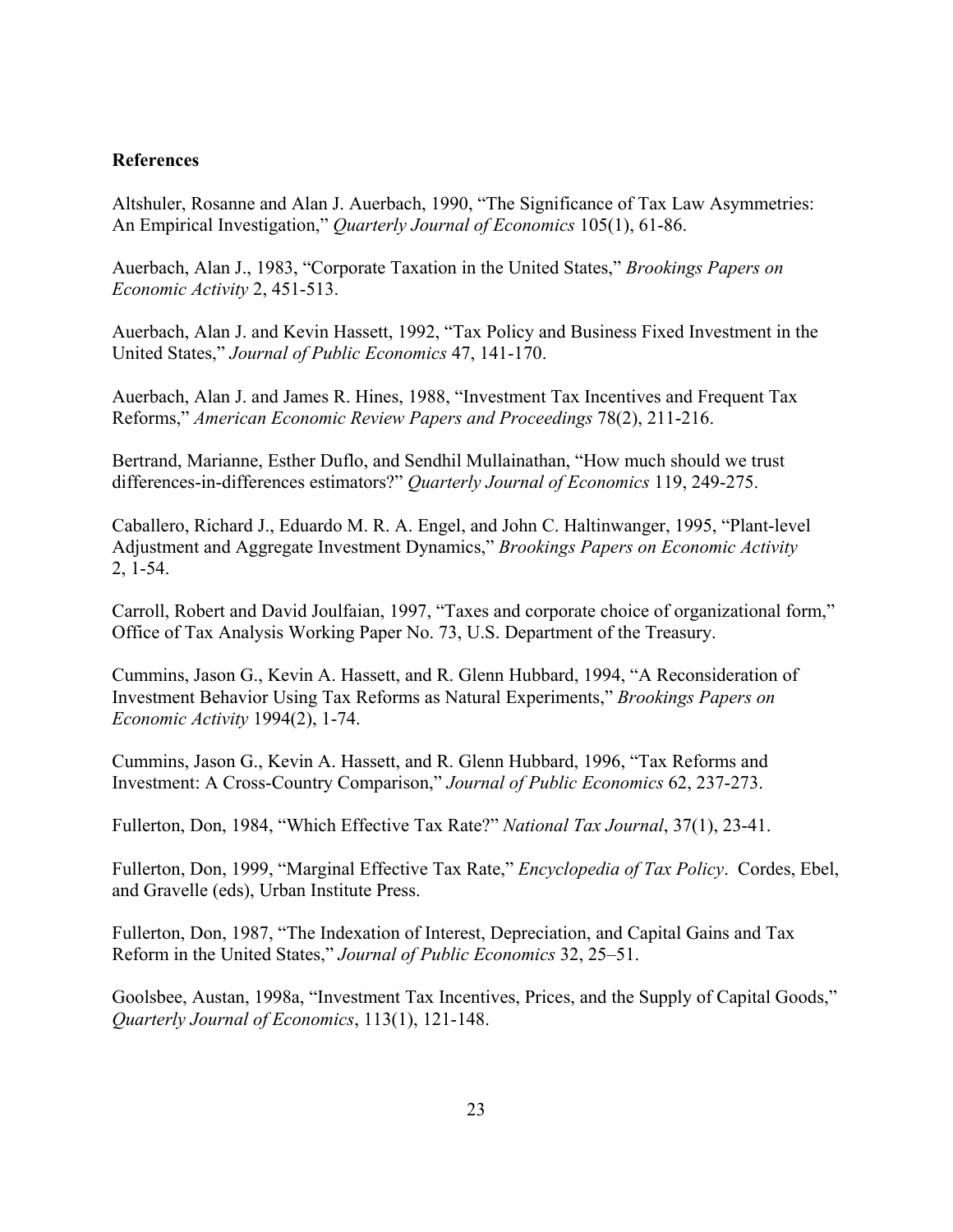Goolsbee, Austan, 1998b, "Taxes, organizational form, and the deadweight loss of the corporate income tax," *Journal of Public Economics* 69, 143-152.

Goolsbee, Austan, 2004, "The Impact and Inefficiency of the Corporate Income Tax: Evidence from State Organizational Form Data," *Journal of Public Economics*, 88(11), 283-229.

Goolsbee, Austan, and Mihir A. Desai, 2004, "Investment, Overhang, and Tax Policy," *Brookings Papers on Economic Activity* 2004(2), 285-355.

Gordon, Roger H., and Joel Slemrod, 1988, "Do we collect any revenue from taxing capital income?" In Summers, L. (Ed.), *Tax Policy and the Economy* vol. 2. Cambridge: MIT Press, pp. 89-103.

Gordon, Kalambokidis and Slemrod, 2003, "A New Summary Measure of the Effective Tax Rate on Investment," NBER Working Paper 9535.

Gordon, Roger H. and Jeffrey K. Mackie-Mason, 1994, "Tax distortions to the choice of organizational form," *Journal of Public Economics* 55, 279-306.

Gordon, Roger H. and Jeffrey K. Mackie-Mason, 1997, "How much do taxes discourage incorporation?," *Journal of Finance* 52, 477-505.

Gravelle, Jane G. and Laurence J. Kotlikoff, 1989, "The incidence and efficiency costs of corporate taxation when corporate and noncorporate firms produce the same good," *Journal of Political Economy* 97, 749-780.

Gravelle, Jane G., 1982a, "Effects of the 1981 Depreciation Revisions," *National Tax Journal* 35, 1-20.

Gravelle, Jane G., 1982b, "Capital Income Taxation and Efficiency in the Allocation of Investment," *National Tax Journal* 36, 297-306.

Gravelle, Jane G., 1994, The *Economic Effects of Taxing Capital Income*, Cambridge: MIT Press.

Gravelle, Jane G., 2001, "Whither Depreciation?" *National Tax Journal* 54(3), 513-526.

Gruber, Jonathan and Emmanuel Saez, 2002, "The Elasticity of Capital Income: Evidence and Implications," *Journal of Public Economics* 84, 1-32.

Hall, Robert E. and Dale W. Jorgensen, 1967, "Tax Policy and Investment Behavior," *American Economic Review* 57(3), 391-414.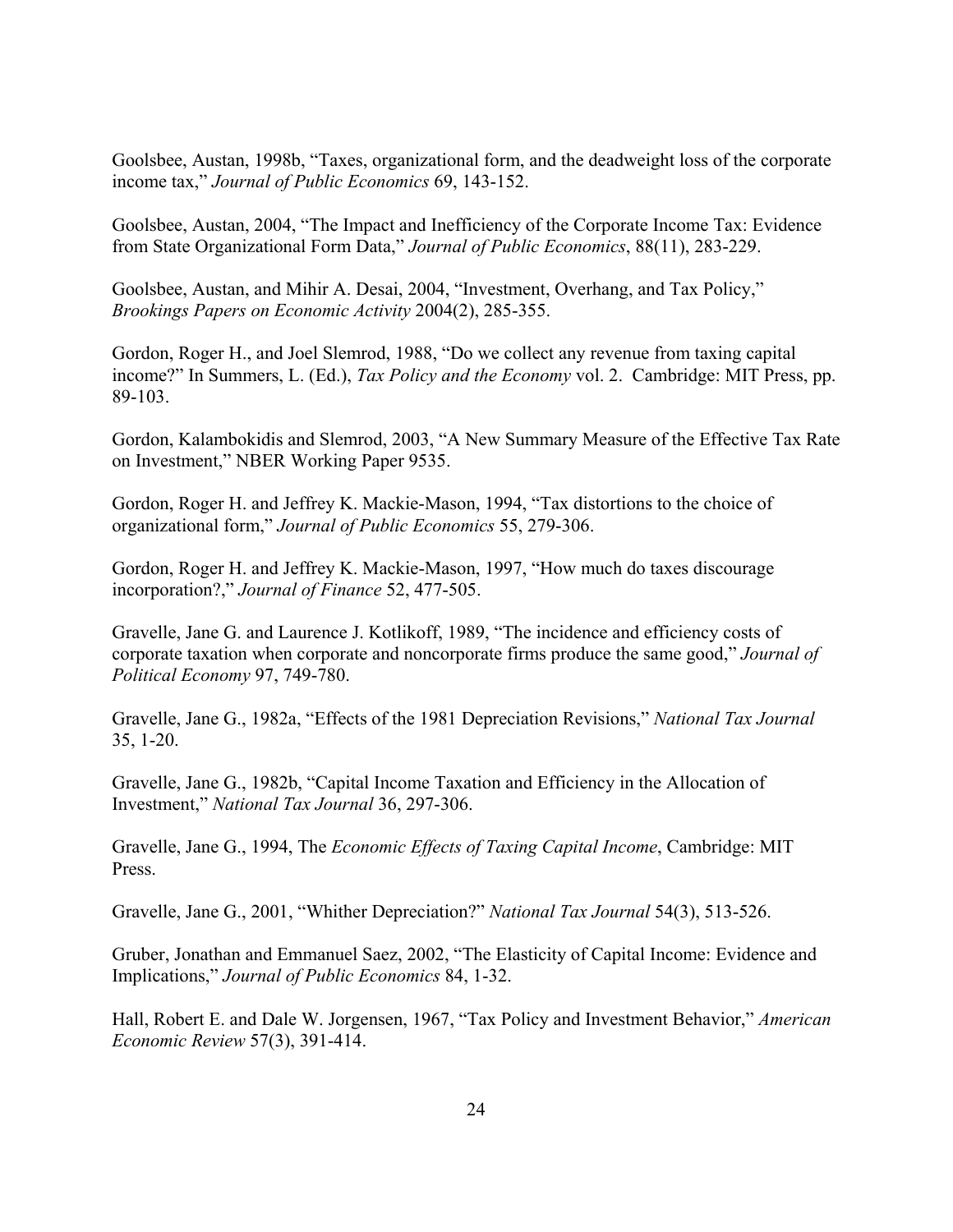Hanlon, Michelle, 2003, "What can we infer about a firm's taxable income from its financial statements?" *National Tax Journal* 56(4).

Harberger, Arnold C., 1962, "The Incidence of the Corporation Income Tax," *Journal of Political Economy*, 70(3), 215-240.

House, Christopher and Matthew D. Shapiro, 2005, "Temporary Investment Tax Incentives: Theory with Evidence from Bonus Depreciation," NBER Working Paper.

King, Mervyn A. and Don Fullerton, 1984, *The Taxation of Income from Capital: A Comparative Study of the United States, the United Kingdom, Sweden, and West Germany*. Chicago: University of Chicago Press.

Kopczuk, Wojciech, "Tax Bases, Tax Rates and the Elasticity of Reported Income," *Journal of Public Economics*, forthcoming.

Manzon, Gil B., and George A. Plesko, 2002, "The Relation Between Financial and Tax Reporting Measures of Income," *Tax Law Review* 55(2).

Plesko, 2003, "An Evaluation of Alternative Measures of Corporate Tax Rates," Journal of Accounting and Economics, 35.

Plesko, George A., 1994, "Corporate taxation and the financial characteristics of firms," *Public Finance Quarterly* 22, 311-334.

Stickney, C.P., and V.E. McGee, 1982, "Effective corporate tax rates – the effect of size, capital intensity, leverage, and other factors," *Journal of Accounting and Public Policy* 1, 125-152.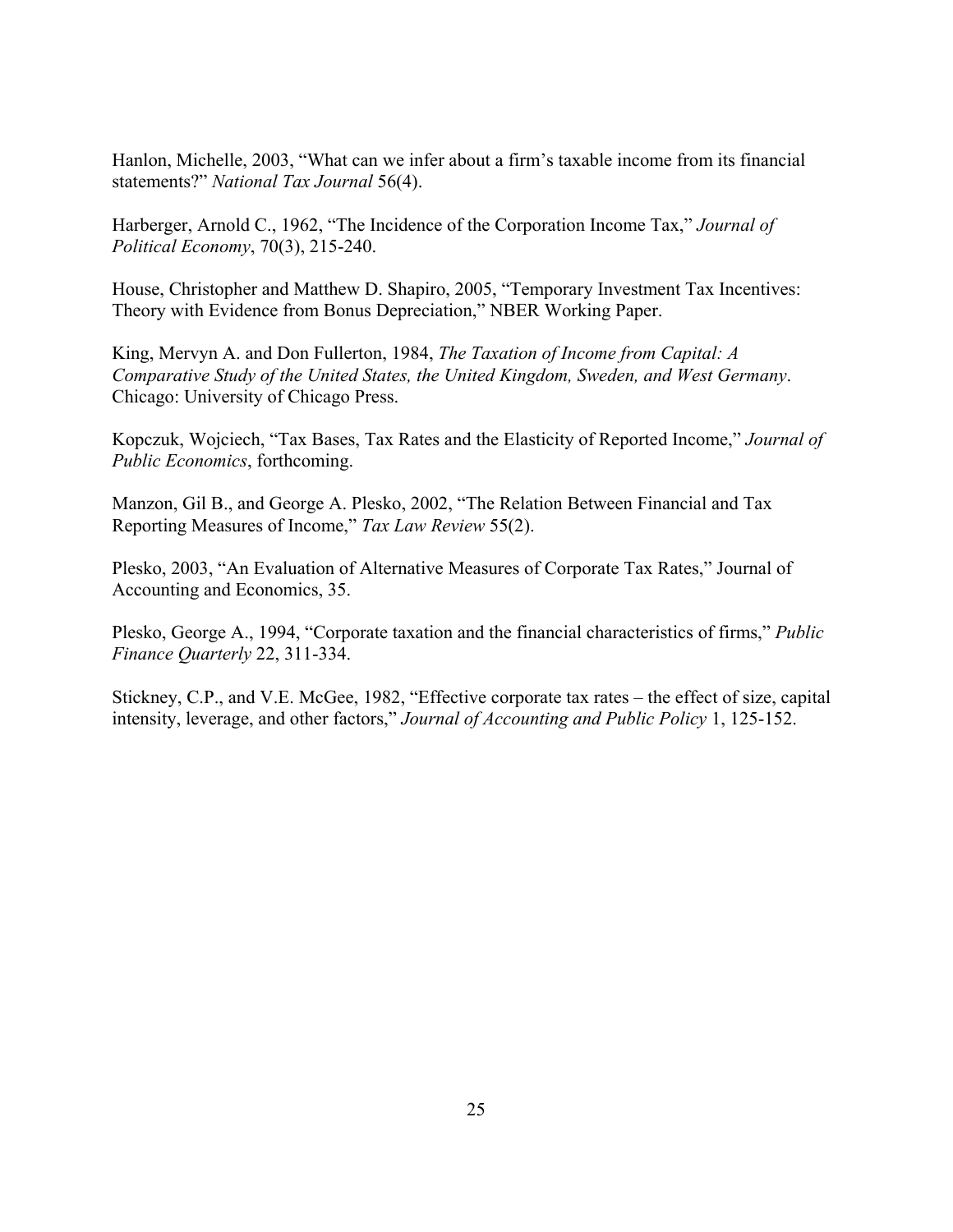

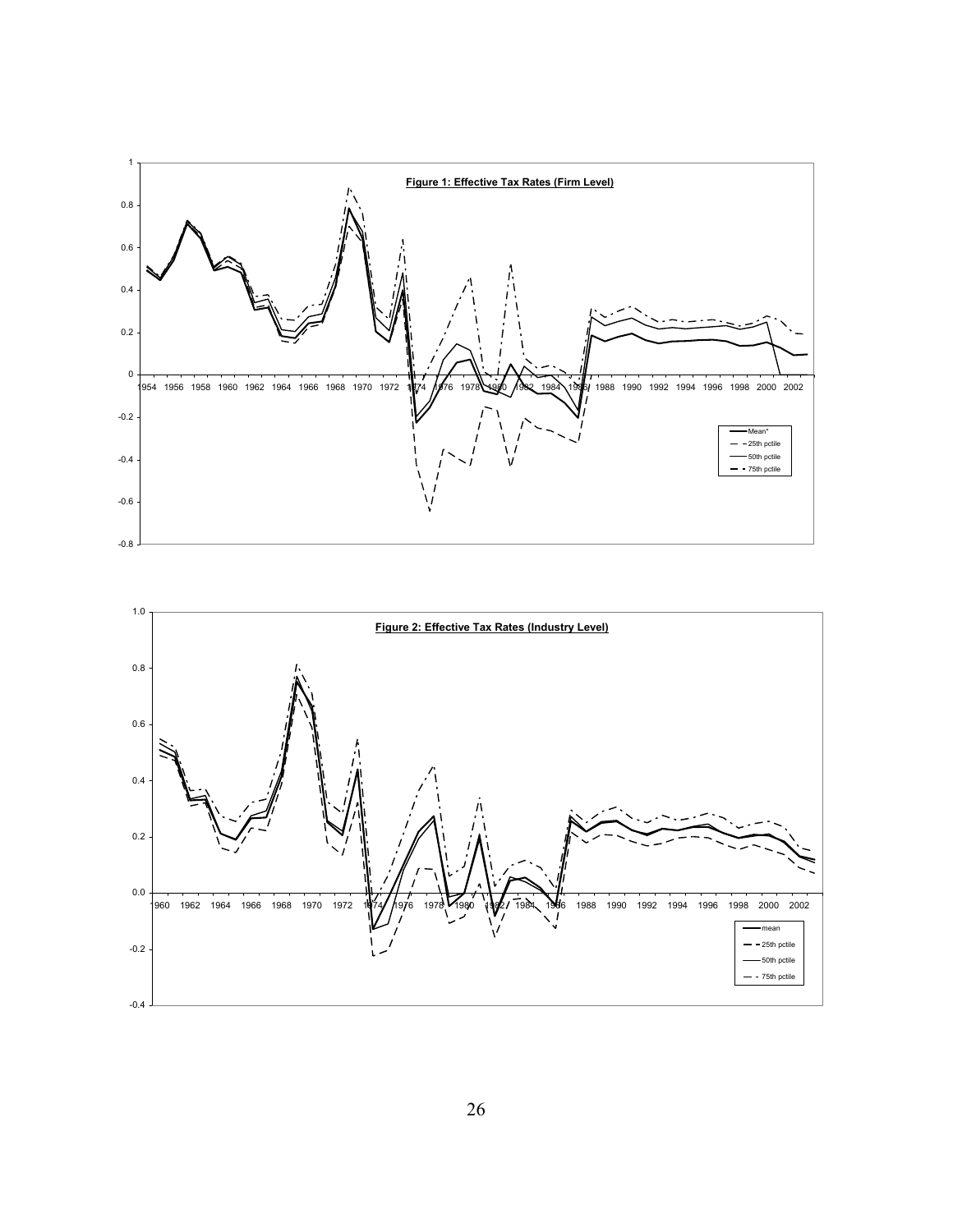|                                            | 1964-1968 | 1969-1973 | 1974-1978 | 1979-1983 | 1984-1988 | 1989-1993 | 1994-1998 | 1999-2003 |
|--------------------------------------------|-----------|-----------|-----------|-----------|-----------|-----------|-----------|-----------|
| Mining and Extraction                      | 29.4%     | 38.7%     | 16.5%     | $-2.0\%$  | 4.3%      | 17.2%     | 20.1%     | 16.8%     |
| Food and Tobacco                           | 21.7%     | 47.0%     | $6.7\%$   | 1.6%      | 13.0%     | 26.3%     | 23.3%     | 18.3%     |
| <b>Manufacturing: Paper Products</b>       | 29.3%     | 49.9%     | 5.2%      | 6.6%      | 12.8%     | 24.3%     | 27.6%     | 17.1%     |
| Manufacturing: Chemicals, Plastics, Drugs  | 30.4%     | 49.7%     | 2.5%      | $-2.3%$   | 14.5%     | 25.7%     | 24.4%     | 22.3%     |
| Manufacturing: Stone and Metal             | 31.5%     | 50.3%     | 14.5%     | 10.1%     | 16.6%     | 26.2%     | 24.7%     | 19.7%     |
| Manufacturing: General Industrial          | 31.9%     | 52.7%     | 14.1%     | 13.9%     | 14.5%     | 22.6%     | 25.4%     | 16.0%     |
| Computer, Office, and Household Appliances | 32.6%     | 46.0%     | 16.8%     | $-4.6%$   | 10.2%     | 23.5%     | 20.0%     | 12.6%     |
| Audio, Video, Communications, Electronics  | 34.5%     | 54.6%     | 18.7%     | 10.4%     | 14.5%     | 25.7%     | 23.4%     | 17.1%     |
| Motor Vehicles and Aircraft                | 29.7%     | 56.1%     | 21.2%     | $8.4\%$   | 13.6%     | 24.6%     | 25.5%     | 20.6%     |
| Scientific Instruments and Defense         | 25.8%     | 48.1%     | 11.2%     | 13.1%     | 15.3%     | 22.0%     | 23.6%     | 17.3%     |
| Transportation                             | 23.9%     | 42.2%     | $-1.7\%$  | 18.3%     | 29.2%     | 33.2%     | 23.4%     | 15.6%     |
| <b>Utilities</b>                           | 19.7%     | 42.4%     | 1.8%      | $0.0\%$   | 20.4%     | 22.9%     | 23.6%     | 19.9%     |
| <b>Wholesale and Retail Trade</b>          | 18.0%     | 37.1%     | 10.4%     | $8.0\%$   | 23.4%     | 21.9%     | 25.4%     | 17.7%     |
| <b>Finance and Real Estate</b>             | 24.5%     | 42.6%     | 11.3%     | 0.7%      | 11.2%     | 26.6%     | 21.0%     | 15.5%     |
| <b>Professional Services</b>               | 28.1%     | 38.9%     | 20.3%     | 4.4%      | 3.7%      | 12.0%     | 25.9%     | 25.4%     |
| <b>Health and Educational Services</b>     | $-4.9%$   | 25.0%     | 16.1%     | 1.5%      | $-3.3%$   | 17.6%     | 15.6%     | 7.2%      |

# **Table 1: Marginal Effective Tax Rates, Means by Industry**

These industries represent the authors' consolidations of the actual 2-digit industries used in the empirical analysis.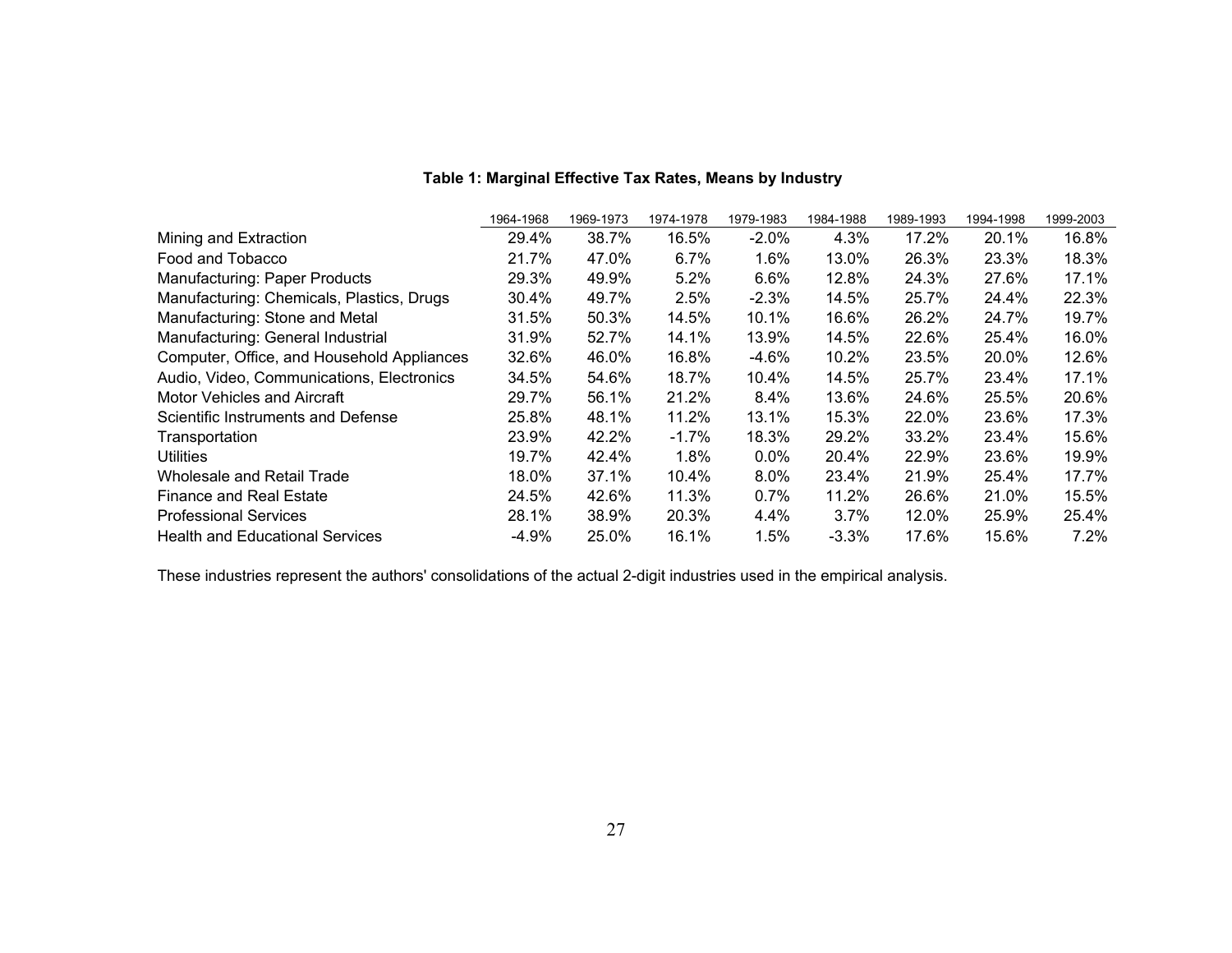# **Table 2: Effects of the Effective Tax Rate (ETR) on Taxable Income**

| Dependent Variable:           | $In[(1-ETR_{t+1})/(1-ETR_t)]$ | $In[(Taxable Incomet+1)/(Taxable Incomet)]$ |                |  |  |
|-------------------------------|-------------------------------|---------------------------------------------|----------------|--|--|
|                               |                               |                                             |                |  |  |
| $In[(1-ETR_{t+1})/(1-ETR_t)]$ | $0.944***$                    | $0.174**$                                   | $0.197***$     |  |  |
|                               | (0.064)                       | (0.076)                                     | (0.075)        |  |  |
| <b>Spline Control</b>         | None                          | None                                        | Taxable Income |  |  |
| Description                   | 1st Stage                     | IV                                          | IV             |  |  |
| Observations                  | 2481                          | 2481                                        | 2481           |  |  |
| R-Squared                     | 0.81                          | 0.17                                        | 0.19           |  |  |

The first column is an OLS regression, and the second two columns are IV regressions. Each statistic is from a separate industry-level regression. All regressions contain year fixed effects. Standard errors are clustered by industry. \*\*\* significant at 1%, \*\* significant at 5%.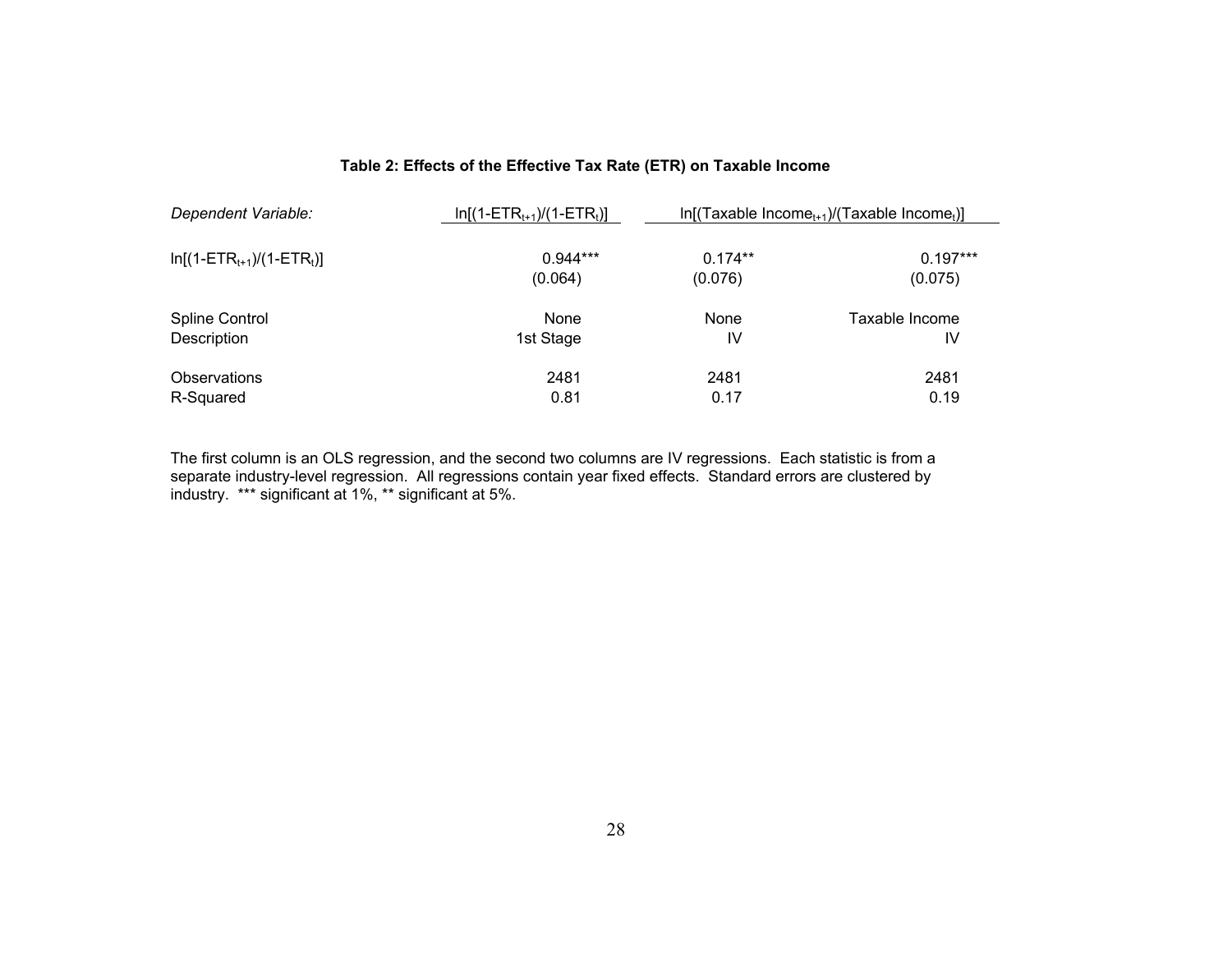| Dependent Variable:                  | $In[(1-ETRt+1)$ /<br>$(1 - ETR_t)$ | $In[(1-MTRt+1)$ /<br>$(1-MTR_t)]$ |                     | $In[(Taxable Income_{t+1})/(Taxable Income_t)]$ |
|--------------------------------------|------------------------------------|-----------------------------------|---------------------|-------------------------------------------------|
| $In[(1-ETR_{t+1})/(1-ETR_t)]$        | $0.944***$<br>(0.064)              |                                   | 0.172<br>(0.105)    | $0.216**$<br>(0.104)                            |
| $In[(1-MTRt+1)/(1-MTRt)]$            |                                    | $0.928***$<br>(0.204)             | $-0.113$<br>(2.836) | 1.122<br>(2.625)                                |
| <b>Spline Control</b><br>Description | None<br>1st Stage                  | None<br>1st Stage                 | None<br>IV          | Taxable Income<br>IV                            |
| Observations<br>R-Squared            | 2481<br>0.81                       | 2481<br>0.38                      | 2481<br>0.17        | 2481<br>0.15                                    |

**Table 3: Effects of the Effective Tax Rate (ETR) and Marginal Tax Rate (MTR) on Taxable Income** 

All regressions are at the industry level and contain year fixed effects. Standard errors are clustered by industry. \*\*\* significant at 1%, \*\* significant at 5%.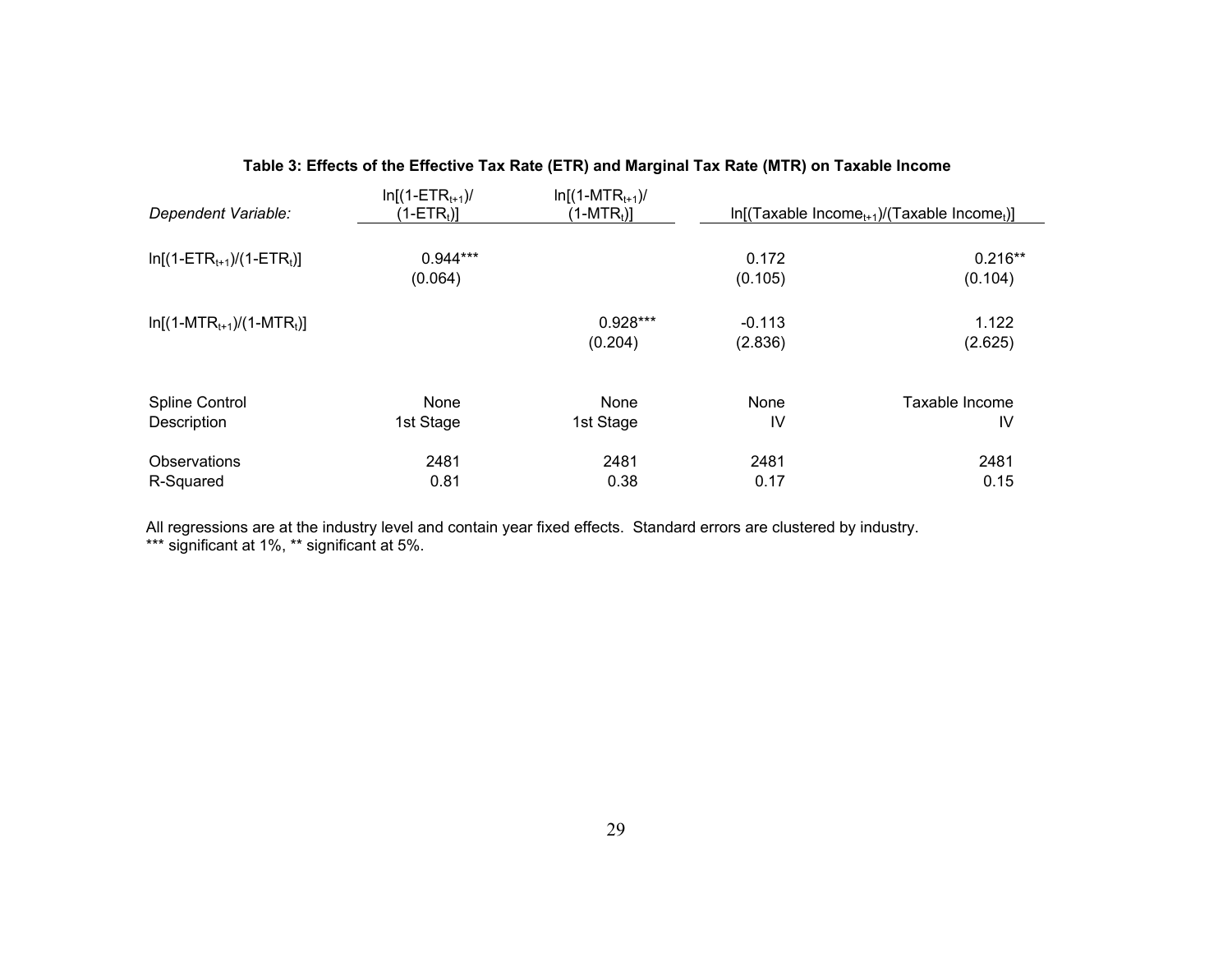| Dependent Variable:           | $In[(Labor Expenset+1)$<br>(Labor Expense <sub>t</sub> )] | $In[(Investment_{t+1})]$<br>$(Investmentt)$ ] | $In[(EBITt+1)/(EBITt)]$ |
|-------------------------------|-----------------------------------------------------------|-----------------------------------------------|-------------------------|
| $In[(1-ETR_{t+1})/(1-ETR_t)]$ | $-0.015$                                                  | 0.101                                         | $0.213**$               |
|                               | (0.075)                                                   | (0.082)                                       | (0.100)                 |
| <b>Spline Control</b>         | None                                                      | None                                          | None                    |
|                               | IV                                                        | IV                                            | IV                      |
| Observations                  | 1999                                                      | 2704                                          | 2614                    |
| R-Squared                     | 0.36                                                      | 0.19                                          | 0.20                    |
| $In[(1-ETR_{t+1})/(1-ETR_t)]$ | $-0.009$                                                  | 0.115                                         | $0.219**$               |
|                               | (0.079)                                                   | (0.085)                                       | (0.099)                 |
| <b>Spline Control</b>         | Labor Expense                                             | Investment                                    | <b>EBIT</b>             |
|                               | IV                                                        | IV                                            | IV                      |
| Observations                  | 1999                                                      | 2704                                          | 2614                    |
| R-Squared                     | 0.40                                                      | 0.20                                          | 0.21                    |

# **Table 4: The Effective Tax Rate (ETR), Production Inputs, and Corporate Profits**

All columns are IV regressions. Each statistic is from a separate industry-level regression. All regressions contain year fixed effects. Standard errors are clustered by industry.

\*\*\* significant at 1%, \*\* significant at 5%.